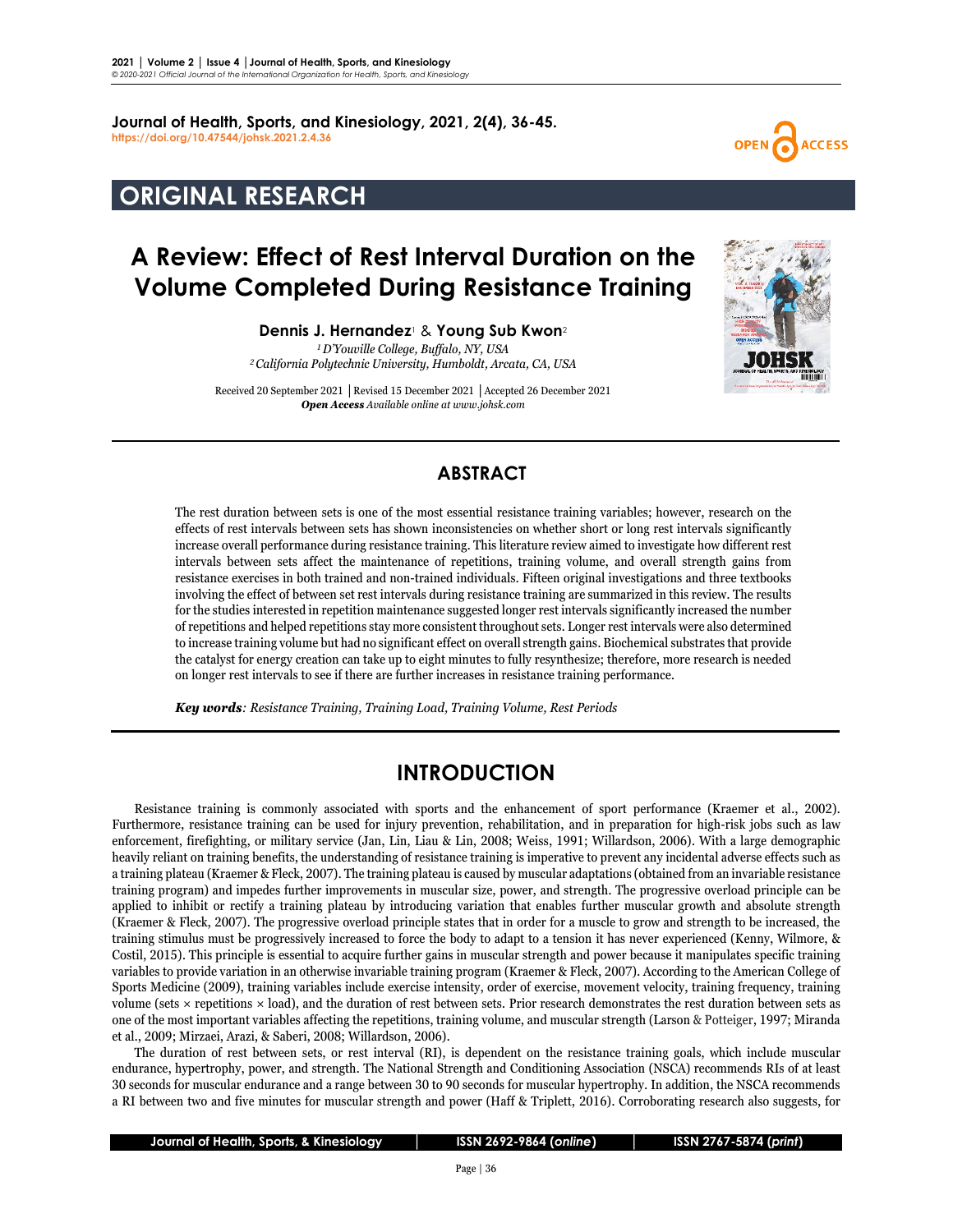optimal performance during resistance training, the use of short RIs  $(30s - 2-min)$  during muscular endurance and hypertrophy training (the ability to perform more training volume over a shorter amount of time) and long RIs (2-min – 5-min) during muscular power and strength training (strenuous activity requires greater recovery time to replenish energy systems) (Donnelly et al., 2009; Kraemer & Fleck, 2007). Resistance training, with the goal of muscular strength, requires longer resting periods to resynthesize the depleted energy substrates, adenosine triphosphate (ATP) and phosphocreatine (PCr) (Willardson & Burkett, 2008). The energy required for muscular strength training is provided from the hydrolysis (breakdown) of ATP; ATP reserves are limited and must be resynthesized for high-tension muscle contractions to continue (Haff & Triplett, 2016; Weiss, 1991). ATP resynthesis is achieved through the hydrolysis of PCr and is known as the phosphagen energy system (Kenney et al., 2012; Robergs, Ghiasvand, & Parker, 2004; Weiss, 1991). Muscular strength training primarily relies on the phosphagen energy system and depletes concentrations of PCr drastically to equate ATP concentrations (Baechle & Earle, 2016; Robergs et al., 2004). After high-intensity exercise, ATP concentrations deplete between 50% to 60% and PCr concentrations are nearly eliminated. A comprehensive review of rest duration effects on muscular strength (Weiss, 1991) suggests, the depletion of ATP and PCr concentrations contribute to the fatigue experienced during physical activity. ATP concentrations completely resynthesize between three to five minutes, and PCr concentrations completely resynthesize within eight minutes following high-intensity exercise (Haff & Triplett, 2016; Harris et al., 1976).

The length of the RI also affects the removal of proton accumulation caused by high levels of ATP hydrolysis and glycolysis during high-intensity exercise (Mirzaei, Arazi, & Saberi, 2008; Robergs et al., 2004; Weiss, 1991). A high-intensity resistance exercise, such as a bench press, a squat, or a deadlift requires the body to rely mainly on fast-twitch muscle fibers for energy production. Fast-twitch muscle fibers rely heavily on anaerobic glycolysis and accumulate high levels of hydrogen ions during low-to-moderate intensity resistance performed to failure (Larson & Potteiger, 1997). The inability to buffer or remove the accumulation of hydrogen ions has been shown to lower intracellular pH, which results in metabolic acidosis and muscle fatigue (Robergs et al., 2004). At low pH values (muscle acidosis), muscle contraction shortening-velocity and the peak isometric force decreases significantly (Larson & Potteiger, 1997). Other research also suggests that increased hydrogen ion concentration may be the main contributor to reduced force production, which is necessary for eccentric and concentric muscle contraction to continue during high-intensity exercise (Kramer & Fleck, 2007; Larson & Potteiger, 1997; Robergs et al., 2004).

The purpose of this investigation (1) was to summarize studies describing RIs effect on the maximum number and sustainability of repetitions, training volume and overall strength gains and (2) to propose that the application of longer RIs between intense exercise bouts may decrease muscle fatigue, and potentially improve the resistive exercise training responses.

## **METHOD**

#### *Literature Search*

Relevant research was selected using Pubmed, Sports medicine research electronic database (SPORTDiscus), Medicine & Science in Sports & Exercise (MSSE) and Journal of Strength and Conditioning Research (JSCR), searching journal articles and reference lists, and World Wide Web searches using Google Research engine identifying pertinent databases and online journals. Of the thirty-five original studies, two abstracts, and three textbooks were initially focused on the effect of between-set RIs during resistance training, specifically using the following terms: fitness testing, rest interval, rest period, recovery, recover-time, training volume, and strength training. Fifteen original studies and three textbooks were fully reviewed. Table 1 to Table 4 summarize studies describing RIs effect on the maximum number and sustainability of repetitions, training volume and overall strength gains.

### **RESULTS**

#### *Maximal Number and Sustainability of Repetitions*

The ability to sustain repetitions throughout sets increases the maximum number of repetitions performed during a bout of exercise (Willardson and Burkett, 2005). Greater sums of repetitions acutely increase training volume (repetitions × sets × load) and chronically increase muscular strength (Kraemer, 1997). Heavy training loads place a greater metabolic demand on the body and negatively affect repetition performance (Mirzaei et al., 2008; Willardson & Burkett, 2008). Increasing the training load decreases energy substrates (ATP and PCR) and increases metabolic waste (H+); thus, impeding necessary chemical reaction pathways that assist in the transformation of chemical energy into mechanical energy (Kraemer & Fleck, 2007). Previous RI research was primarily concerned with the effect of heavier training loads on repetition performance; specifically, how age, training status, RI method, or exercise type are affected by between-set RI manipulation.

A study by Faigenbaum et al. (2008) was the first to research the effects of age and RI duration on lifting performance in a group of resistance trained males that consisted of: 12 boys, 13 teens, and 17 men. The study used a randomized crossover design to test the effects of one, two, and three-minute RIs on the number and sustainability of repetitions completed during three sets of bench pressing using a ten-repetition maximum (RM) load. The findings indicated that for all ages and all intervals, repetitions completed during each set significantly decreased as sets progressed; however, boys and teens had a less pronounced decrease in lifting performance (due to their ability to resist fatigue) compared to men (Table 1). Men's lifting performance declined significantly from an average of ten repetitions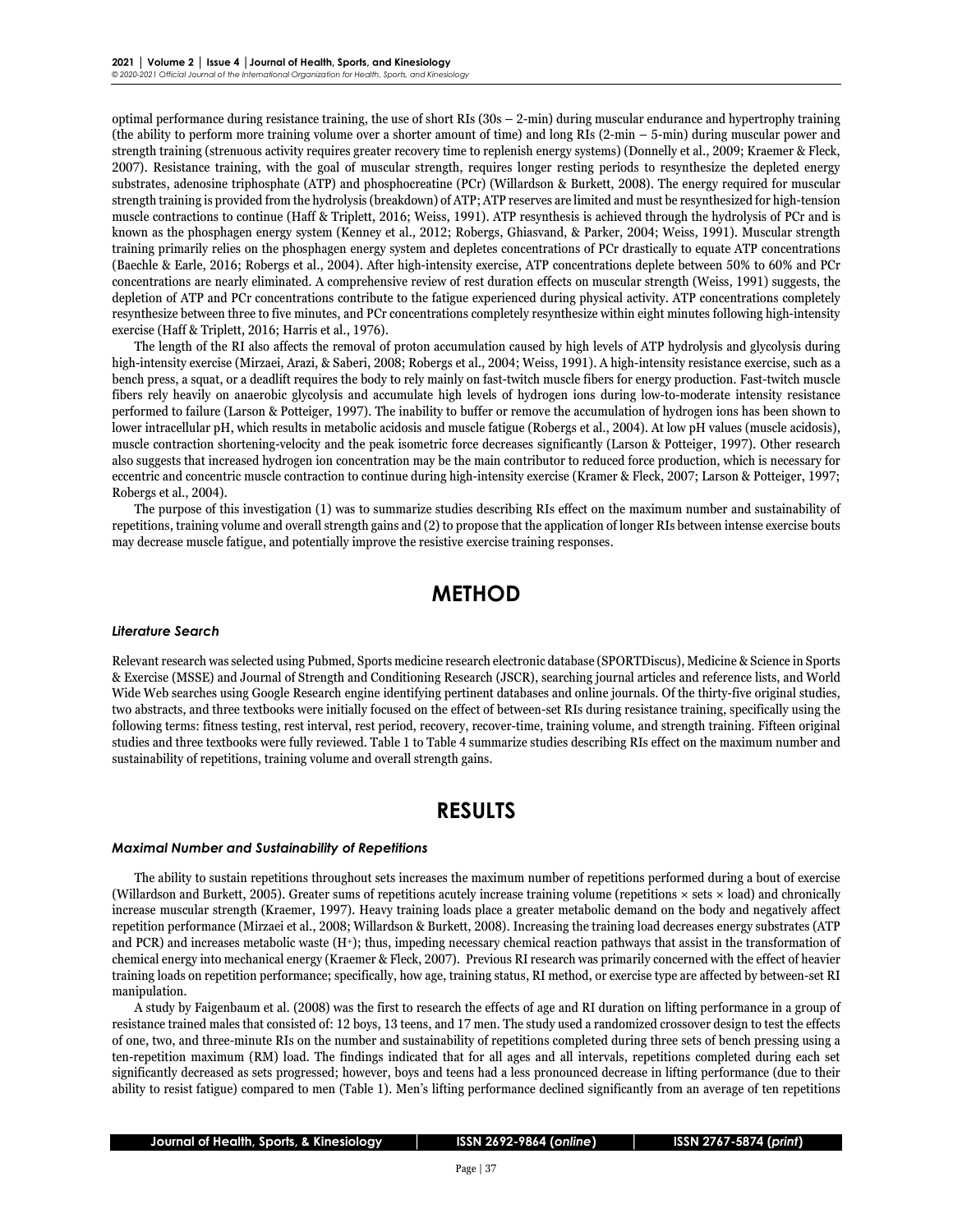during the first set, to an average six repetitions during the third set. This study concluded that men would benefit the most from longer RIs and a minimum of three minutes of rest between sets may be needed to sustain repetitions.

| <b>Rest Intervals</b><br>Faigenbaum et al. (2008)<br>75% of 1 RM<br><b>Bench Press</b><br>1 min<br>$10.0 \pm 0.0^{2,3}$<br>$5.7 \pm 2.4^3$<br>$2.7 \pm 1.5$<br><b>Men's Values</b><br>2 min<br>$10.0 \pm 0.0^{2,3}$<br>$7.2 \pm 2.2$<br>$4.2 \pm 2.2$<br>3 min<br>$10.0 \pm 0.03$<br>$7.9 + 2.7$<br>$6.0 + 2.8$<br>$10.0 \pm 0.0^3$<br>$9.5 \pm 1.4^3$<br>1 min<br>$7.4 \pm 2.6$<br><b>Teens' Values</b><br>2 min<br>$10.0 \pm 0.03$<br>$9.3 \pm 1.4$<br>$8.5 + 2.2$<br>3 min<br>$9.8 \pm 0.8$<br>$10.0 \pm 0.0$<br>$9.1 \pm 1.8$<br>1 min<br>$8.7 + 2.1$<br>$10.0 + 0.0^{3}$<br>$9.2 \pm 1.4$<br><b>Boys' Values</b><br>2 min<br>$9.6 \pm 1.0$<br>$10.0 \pm 0.0$<br>$10.0 + 0.0$<br>3 min<br>$10.0 \pm 0.0$<br>$10.0 \pm 0.0$<br>$10.0 \pm 0.0$<br>Evangelista et al. (2011)<br>40% of MVC<br><b>Bicep curl</b><br>1 min<br>$20.0 \pm 1.5^{2,3}$<br>$9.0 \pm 0.7^3$<br>$7.0 \pm 1.3$<br>3 min<br>$24.0 \pm 1.7^{2,3}$<br>$14.0 \pm 1.1^3$<br>$10.0 \pm 0.7$<br>8RM<br>Miranda et al. (2009)<br><b>Barbell bench press</b><br>1 min<br>$8.4 \pm 0.2^{2,3}$<br>$6.4 \pm 0.5^3$<br>$4.2 + 0.6$<br>3 min<br>$8.3 \pm 0.2^3$<br>$7.3 \pm 0.5$<br>$5.9 + 1.0$<br>Inclined bench press<br>1 min<br>$5.0 \pm 0.7^3$<br>$3.9 \pm 0.7$<br>$3.3 \pm 0.5$<br>3 min<br>$7.3 \pm 0.5^3$<br>$6.6 \pm 0.5$<br>$6.1 \pm 0.7$<br>Peck deck fly<br>1 min<br>$4.6 + 0.8$<br>$3.8 \pm 0.7$<br>$3.3 + 0.8$<br>3 min<br>$6.8 + 0.4$<br>$5.9 + 0.7$<br>$5.3 \pm 0.8$<br><b>Barbell lying triceps</b><br>extension<br>1 min<br>$6.5 \pm 0.9^{2,3}$<br>$4.9 + 0.9$<br>$3.4 \pm 1.0$<br>3 min<br>$7.3 \pm 0.7^3$<br>$6.6 + 0.7$<br>$6.0 \pm 0.7$<br>Triceps pushdown<br>1 min<br>$4.6 \pm 0.6^{2,3}$<br>$3.1 \pm 0.8^3$<br>$2.0 \pm 0.7$<br>3 min<br>$6.1 \pm 0.7^3$<br>$5.3 \pm 0.7$<br>$4.9 \pm 0.6$<br>Rodrigues et al. (2012)<br>80% of 1RM<br><b>Barbell bench press</b><br>1 min<br>$5.8 \pm 2.3^{2,3}$<br>$3.6 + 1.5$<br>$2.8 + 1.2$<br>3 min<br>$6.9 \pm 2.5^{2,3}$<br>$4.7 \pm 1.7$<br>$4.1 + 1.8$<br>Machine lat pull<br>down<br>1 min<br>$6.9 \pm 2.0^{2,3}$<br>$3.6 + 1.1$<br>$2.9 + 1.0$<br>3 min<br>$7.4 \pm 1.9^{2,3}$<br>$6.2 \pm 1.3^3$<br>$4.4 \pm 1.5$<br>Seated machine<br>shoulder press<br>1 min<br>$3.7 + 1.9^{2,3}$<br>$2.1 \pm 1.6$<br>$1.3 + 1.1$<br>3 min<br>$4.5 \pm 2.7^{2,3}$<br>$2.7 \pm 1.8$<br>$2.3 \pm 1.7$<br><b>Machine triceps</b><br>extension<br>1 min<br>$8.3 \pm 2.9^{2,3}$<br>$5.3 \pm 1.5^3$<br>$3.8 + 1.0$<br>3 min<br>$9.9 \pm 2.7^{2,3}$<br>$7.6 \pm 2.5$<br>$6.4 \pm 2.6$<br>Free weight standing<br>bicep curl | Study | Load | <b>Exercise &amp;</b> | Set 1 | Set 2 | Set 3 | Set 4 | Set 5 |
|--------------------------------------------------------------------------------------------------------------------------------------------------------------------------------------------------------------------------------------------------------------------------------------------------------------------------------------------------------------------------------------------------------------------------------------------------------------------------------------------------------------------------------------------------------------------------------------------------------------------------------------------------------------------------------------------------------------------------------------------------------------------------------------------------------------------------------------------------------------------------------------------------------------------------------------------------------------------------------------------------------------------------------------------------------------------------------------------------------------------------------------------------------------------------------------------------------------------------------------------------------------------------------------------------------------------------------------------------------------------------------------------------------------------------------------------------------------------------------------------------------------------------------------------------------------------------------------------------------------------------------------------------------------------------------------------------------------------------------------------------------------------------------------------------------------------------------------------------------------------------------------------------------------------------------------------------------------------------------------------------------------------------------------------------------------------------------------------------------------------------------------------------------------------------------------------------------------------------------------------------------------------------------------------------------------------------------------------------------------------------------------------------------------------------------------------------------------------------------------------------------------------------------------|-------|------|-----------------------|-------|-------|-------|-------|-------|
|                                                                                                                                                                                                                                                                                                                                                                                                                                                                                                                                                                                                                                                                                                                                                                                                                                                                                                                                                                                                                                                                                                                                                                                                                                                                                                                                                                                                                                                                                                                                                                                                                                                                                                                                                                                                                                                                                                                                                                                                                                                                                                                                                                                                                                                                                                                                                                                                                                                                                                                                      |       |      |                       |       |       |       |       |       |
|                                                                                                                                                                                                                                                                                                                                                                                                                                                                                                                                                                                                                                                                                                                                                                                                                                                                                                                                                                                                                                                                                                                                                                                                                                                                                                                                                                                                                                                                                                                                                                                                                                                                                                                                                                                                                                                                                                                                                                                                                                                                                                                                                                                                                                                                                                                                                                                                                                                                                                                                      |       |      |                       |       |       |       |       |       |
|                                                                                                                                                                                                                                                                                                                                                                                                                                                                                                                                                                                                                                                                                                                                                                                                                                                                                                                                                                                                                                                                                                                                                                                                                                                                                                                                                                                                                                                                                                                                                                                                                                                                                                                                                                                                                                                                                                                                                                                                                                                                                                                                                                                                                                                                                                                                                                                                                                                                                                                                      |       |      |                       |       |       |       |       |       |
|                                                                                                                                                                                                                                                                                                                                                                                                                                                                                                                                                                                                                                                                                                                                                                                                                                                                                                                                                                                                                                                                                                                                                                                                                                                                                                                                                                                                                                                                                                                                                                                                                                                                                                                                                                                                                                                                                                                                                                                                                                                                                                                                                                                                                                                                                                                                                                                                                                                                                                                                      |       |      |                       |       |       |       |       |       |
|                                                                                                                                                                                                                                                                                                                                                                                                                                                                                                                                                                                                                                                                                                                                                                                                                                                                                                                                                                                                                                                                                                                                                                                                                                                                                                                                                                                                                                                                                                                                                                                                                                                                                                                                                                                                                                                                                                                                                                                                                                                                                                                                                                                                                                                                                                                                                                                                                                                                                                                                      |       |      |                       |       |       |       |       |       |
|                                                                                                                                                                                                                                                                                                                                                                                                                                                                                                                                                                                                                                                                                                                                                                                                                                                                                                                                                                                                                                                                                                                                                                                                                                                                                                                                                                                                                                                                                                                                                                                                                                                                                                                                                                                                                                                                                                                                                                                                                                                                                                                                                                                                                                                                                                                                                                                                                                                                                                                                      |       |      |                       |       |       |       |       |       |
|                                                                                                                                                                                                                                                                                                                                                                                                                                                                                                                                                                                                                                                                                                                                                                                                                                                                                                                                                                                                                                                                                                                                                                                                                                                                                                                                                                                                                                                                                                                                                                                                                                                                                                                                                                                                                                                                                                                                                                                                                                                                                                                                                                                                                                                                                                                                                                                                                                                                                                                                      |       |      |                       |       |       |       |       |       |
|                                                                                                                                                                                                                                                                                                                                                                                                                                                                                                                                                                                                                                                                                                                                                                                                                                                                                                                                                                                                                                                                                                                                                                                                                                                                                                                                                                                                                                                                                                                                                                                                                                                                                                                                                                                                                                                                                                                                                                                                                                                                                                                                                                                                                                                                                                                                                                                                                                                                                                                                      |       |      |                       |       |       |       |       |       |
|                                                                                                                                                                                                                                                                                                                                                                                                                                                                                                                                                                                                                                                                                                                                                                                                                                                                                                                                                                                                                                                                                                                                                                                                                                                                                                                                                                                                                                                                                                                                                                                                                                                                                                                                                                                                                                                                                                                                                                                                                                                                                                                                                                                                                                                                                                                                                                                                                                                                                                                                      |       |      |                       |       |       |       |       |       |
|                                                                                                                                                                                                                                                                                                                                                                                                                                                                                                                                                                                                                                                                                                                                                                                                                                                                                                                                                                                                                                                                                                                                                                                                                                                                                                                                                                                                                                                                                                                                                                                                                                                                                                                                                                                                                                                                                                                                                                                                                                                                                                                                                                                                                                                                                                                                                                                                                                                                                                                                      |       |      |                       |       |       |       |       |       |
|                                                                                                                                                                                                                                                                                                                                                                                                                                                                                                                                                                                                                                                                                                                                                                                                                                                                                                                                                                                                                                                                                                                                                                                                                                                                                                                                                                                                                                                                                                                                                                                                                                                                                                                                                                                                                                                                                                                                                                                                                                                                                                                                                                                                                                                                                                                                                                                                                                                                                                                                      |       |      |                       |       |       |       |       |       |
|                                                                                                                                                                                                                                                                                                                                                                                                                                                                                                                                                                                                                                                                                                                                                                                                                                                                                                                                                                                                                                                                                                                                                                                                                                                                                                                                                                                                                                                                                                                                                                                                                                                                                                                                                                                                                                                                                                                                                                                                                                                                                                                                                                                                                                                                                                                                                                                                                                                                                                                                      |       |      |                       |       |       |       |       |       |
|                                                                                                                                                                                                                                                                                                                                                                                                                                                                                                                                                                                                                                                                                                                                                                                                                                                                                                                                                                                                                                                                                                                                                                                                                                                                                                                                                                                                                                                                                                                                                                                                                                                                                                                                                                                                                                                                                                                                                                                                                                                                                                                                                                                                                                                                                                                                                                                                                                                                                                                                      |       |      |                       |       |       |       |       |       |
|                                                                                                                                                                                                                                                                                                                                                                                                                                                                                                                                                                                                                                                                                                                                                                                                                                                                                                                                                                                                                                                                                                                                                                                                                                                                                                                                                                                                                                                                                                                                                                                                                                                                                                                                                                                                                                                                                                                                                                                                                                                                                                                                                                                                                                                                                                                                                                                                                                                                                                                                      |       |      |                       |       |       |       |       |       |
|                                                                                                                                                                                                                                                                                                                                                                                                                                                                                                                                                                                                                                                                                                                                                                                                                                                                                                                                                                                                                                                                                                                                                                                                                                                                                                                                                                                                                                                                                                                                                                                                                                                                                                                                                                                                                                                                                                                                                                                                                                                                                                                                                                                                                                                                                                                                                                                                                                                                                                                                      |       |      |                       |       |       |       |       |       |
|                                                                                                                                                                                                                                                                                                                                                                                                                                                                                                                                                                                                                                                                                                                                                                                                                                                                                                                                                                                                                                                                                                                                                                                                                                                                                                                                                                                                                                                                                                                                                                                                                                                                                                                                                                                                                                                                                                                                                                                                                                                                                                                                                                                                                                                                                                                                                                                                                                                                                                                                      |       |      |                       |       |       |       |       |       |
|                                                                                                                                                                                                                                                                                                                                                                                                                                                                                                                                                                                                                                                                                                                                                                                                                                                                                                                                                                                                                                                                                                                                                                                                                                                                                                                                                                                                                                                                                                                                                                                                                                                                                                                                                                                                                                                                                                                                                                                                                                                                                                                                                                                                                                                                                                                                                                                                                                                                                                                                      |       |      |                       |       |       |       |       |       |
|                                                                                                                                                                                                                                                                                                                                                                                                                                                                                                                                                                                                                                                                                                                                                                                                                                                                                                                                                                                                                                                                                                                                                                                                                                                                                                                                                                                                                                                                                                                                                                                                                                                                                                                                                                                                                                                                                                                                                                                                                                                                                                                                                                                                                                                                                                                                                                                                                                                                                                                                      |       |      |                       |       |       |       |       |       |
|                                                                                                                                                                                                                                                                                                                                                                                                                                                                                                                                                                                                                                                                                                                                                                                                                                                                                                                                                                                                                                                                                                                                                                                                                                                                                                                                                                                                                                                                                                                                                                                                                                                                                                                                                                                                                                                                                                                                                                                                                                                                                                                                                                                                                                                                                                                                                                                                                                                                                                                                      |       |      |                       |       |       |       |       |       |
|                                                                                                                                                                                                                                                                                                                                                                                                                                                                                                                                                                                                                                                                                                                                                                                                                                                                                                                                                                                                                                                                                                                                                                                                                                                                                                                                                                                                                                                                                                                                                                                                                                                                                                                                                                                                                                                                                                                                                                                                                                                                                                                                                                                                                                                                                                                                                                                                                                                                                                                                      |       |      |                       |       |       |       |       |       |
|                                                                                                                                                                                                                                                                                                                                                                                                                                                                                                                                                                                                                                                                                                                                                                                                                                                                                                                                                                                                                                                                                                                                                                                                                                                                                                                                                                                                                                                                                                                                                                                                                                                                                                                                                                                                                                                                                                                                                                                                                                                                                                                                                                                                                                                                                                                                                                                                                                                                                                                                      |       |      |                       |       |       |       |       |       |
|                                                                                                                                                                                                                                                                                                                                                                                                                                                                                                                                                                                                                                                                                                                                                                                                                                                                                                                                                                                                                                                                                                                                                                                                                                                                                                                                                                                                                                                                                                                                                                                                                                                                                                                                                                                                                                                                                                                                                                                                                                                                                                                                                                                                                                                                                                                                                                                                                                                                                                                                      |       |      |                       |       |       |       |       |       |
|                                                                                                                                                                                                                                                                                                                                                                                                                                                                                                                                                                                                                                                                                                                                                                                                                                                                                                                                                                                                                                                                                                                                                                                                                                                                                                                                                                                                                                                                                                                                                                                                                                                                                                                                                                                                                                                                                                                                                                                                                                                                                                                                                                                                                                                                                                                                                                                                                                                                                                                                      |       |      |                       |       |       |       |       |       |
|                                                                                                                                                                                                                                                                                                                                                                                                                                                                                                                                                                                                                                                                                                                                                                                                                                                                                                                                                                                                                                                                                                                                                                                                                                                                                                                                                                                                                                                                                                                                                                                                                                                                                                                                                                                                                                                                                                                                                                                                                                                                                                                                                                                                                                                                                                                                                                                                                                                                                                                                      |       |      |                       |       |       |       |       |       |
|                                                                                                                                                                                                                                                                                                                                                                                                                                                                                                                                                                                                                                                                                                                                                                                                                                                                                                                                                                                                                                                                                                                                                                                                                                                                                                                                                                                                                                                                                                                                                                                                                                                                                                                                                                                                                                                                                                                                                                                                                                                                                                                                                                                                                                                                                                                                                                                                                                                                                                                                      |       |      |                       |       |       |       |       |       |
|                                                                                                                                                                                                                                                                                                                                                                                                                                                                                                                                                                                                                                                                                                                                                                                                                                                                                                                                                                                                                                                                                                                                                                                                                                                                                                                                                                                                                                                                                                                                                                                                                                                                                                                                                                                                                                                                                                                                                                                                                                                                                                                                                                                                                                                                                                                                                                                                                                                                                                                                      |       |      |                       |       |       |       |       |       |
|                                                                                                                                                                                                                                                                                                                                                                                                                                                                                                                                                                                                                                                                                                                                                                                                                                                                                                                                                                                                                                                                                                                                                                                                                                                                                                                                                                                                                                                                                                                                                                                                                                                                                                                                                                                                                                                                                                                                                                                                                                                                                                                                                                                                                                                                                                                                                                                                                                                                                                                                      |       |      |                       |       |       |       |       |       |
|                                                                                                                                                                                                                                                                                                                                                                                                                                                                                                                                                                                                                                                                                                                                                                                                                                                                                                                                                                                                                                                                                                                                                                                                                                                                                                                                                                                                                                                                                                                                                                                                                                                                                                                                                                                                                                                                                                                                                                                                                                                                                                                                                                                                                                                                                                                                                                                                                                                                                                                                      |       |      |                       |       |       |       |       |       |
|                                                                                                                                                                                                                                                                                                                                                                                                                                                                                                                                                                                                                                                                                                                                                                                                                                                                                                                                                                                                                                                                                                                                                                                                                                                                                                                                                                                                                                                                                                                                                                                                                                                                                                                                                                                                                                                                                                                                                                                                                                                                                                                                                                                                                                                                                                                                                                                                                                                                                                                                      |       |      |                       |       |       |       |       |       |
|                                                                                                                                                                                                                                                                                                                                                                                                                                                                                                                                                                                                                                                                                                                                                                                                                                                                                                                                                                                                                                                                                                                                                                                                                                                                                                                                                                                                                                                                                                                                                                                                                                                                                                                                                                                                                                                                                                                                                                                                                                                                                                                                                                                                                                                                                                                                                                                                                                                                                                                                      |       |      |                       |       |       |       |       |       |
|                                                                                                                                                                                                                                                                                                                                                                                                                                                                                                                                                                                                                                                                                                                                                                                                                                                                                                                                                                                                                                                                                                                                                                                                                                                                                                                                                                                                                                                                                                                                                                                                                                                                                                                                                                                                                                                                                                                                                                                                                                                                                                                                                                                                                                                                                                                                                                                                                                                                                                                                      |       |      |                       |       |       |       |       |       |
|                                                                                                                                                                                                                                                                                                                                                                                                                                                                                                                                                                                                                                                                                                                                                                                                                                                                                                                                                                                                                                                                                                                                                                                                                                                                                                                                                                                                                                                                                                                                                                                                                                                                                                                                                                                                                                                                                                                                                                                                                                                                                                                                                                                                                                                                                                                                                                                                                                                                                                                                      |       |      |                       |       |       |       |       |       |
|                                                                                                                                                                                                                                                                                                                                                                                                                                                                                                                                                                                                                                                                                                                                                                                                                                                                                                                                                                                                                                                                                                                                                                                                                                                                                                                                                                                                                                                                                                                                                                                                                                                                                                                                                                                                                                                                                                                                                                                                                                                                                                                                                                                                                                                                                                                                                                                                                                                                                                                                      |       |      |                       |       |       |       |       |       |
|                                                                                                                                                                                                                                                                                                                                                                                                                                                                                                                                                                                                                                                                                                                                                                                                                                                                                                                                                                                                                                                                                                                                                                                                                                                                                                                                                                                                                                                                                                                                                                                                                                                                                                                                                                                                                                                                                                                                                                                                                                                                                                                                                                                                                                                                                                                                                                                                                                                                                                                                      |       |      |                       |       |       |       |       |       |
|                                                                                                                                                                                                                                                                                                                                                                                                                                                                                                                                                                                                                                                                                                                                                                                                                                                                                                                                                                                                                                                                                                                                                                                                                                                                                                                                                                                                                                                                                                                                                                                                                                                                                                                                                                                                                                                                                                                                                                                                                                                                                                                                                                                                                                                                                                                                                                                                                                                                                                                                      |       |      |                       |       |       |       |       |       |
|                                                                                                                                                                                                                                                                                                                                                                                                                                                                                                                                                                                                                                                                                                                                                                                                                                                                                                                                                                                                                                                                                                                                                                                                                                                                                                                                                                                                                                                                                                                                                                                                                                                                                                                                                                                                                                                                                                                                                                                                                                                                                                                                                                                                                                                                                                                                                                                                                                                                                                                                      |       |      |                       |       |       |       |       |       |
|                                                                                                                                                                                                                                                                                                                                                                                                                                                                                                                                                                                                                                                                                                                                                                                                                                                                                                                                                                                                                                                                                                                                                                                                                                                                                                                                                                                                                                                                                                                                                                                                                                                                                                                                                                                                                                                                                                                                                                                                                                                                                                                                                                                                                                                                                                                                                                                                                                                                                                                                      |       |      |                       |       |       |       |       |       |
|                                                                                                                                                                                                                                                                                                                                                                                                                                                                                                                                                                                                                                                                                                                                                                                                                                                                                                                                                                                                                                                                                                                                                                                                                                                                                                                                                                                                                                                                                                                                                                                                                                                                                                                                                                                                                                                                                                                                                                                                                                                                                                                                                                                                                                                                                                                                                                                                                                                                                                                                      |       |      |                       |       |       |       |       |       |
|                                                                                                                                                                                                                                                                                                                                                                                                                                                                                                                                                                                                                                                                                                                                                                                                                                                                                                                                                                                                                                                                                                                                                                                                                                                                                                                                                                                                                                                                                                                                                                                                                                                                                                                                                                                                                                                                                                                                                                                                                                                                                                                                                                                                                                                                                                                                                                                                                                                                                                                                      |       |      |                       |       |       |       |       |       |
|                                                                                                                                                                                                                                                                                                                                                                                                                                                                                                                                                                                                                                                                                                                                                                                                                                                                                                                                                                                                                                                                                                                                                                                                                                                                                                                                                                                                                                                                                                                                                                                                                                                                                                                                                                                                                                                                                                                                                                                                                                                                                                                                                                                                                                                                                                                                                                                                                                                                                                                                      |       |      |                       |       |       |       |       |       |
|                                                                                                                                                                                                                                                                                                                                                                                                                                                                                                                                                                                                                                                                                                                                                                                                                                                                                                                                                                                                                                                                                                                                                                                                                                                                                                                                                                                                                                                                                                                                                                                                                                                                                                                                                                                                                                                                                                                                                                                                                                                                                                                                                                                                                                                                                                                                                                                                                                                                                                                                      |       |      |                       |       |       |       |       |       |
|                                                                                                                                                                                                                                                                                                                                                                                                                                                                                                                                                                                                                                                                                                                                                                                                                                                                                                                                                                                                                                                                                                                                                                                                                                                                                                                                                                                                                                                                                                                                                                                                                                                                                                                                                                                                                                                                                                                                                                                                                                                                                                                                                                                                                                                                                                                                                                                                                                                                                                                                      |       |      |                       |       |       |       |       |       |
|                                                                                                                                                                                                                                                                                                                                                                                                                                                                                                                                                                                                                                                                                                                                                                                                                                                                                                                                                                                                                                                                                                                                                                                                                                                                                                                                                                                                                                                                                                                                                                                                                                                                                                                                                                                                                                                                                                                                                                                                                                                                                                                                                                                                                                                                                                                                                                                                                                                                                                                                      |       |      |                       |       |       |       |       |       |
|                                                                                                                                                                                                                                                                                                                                                                                                                                                                                                                                                                                                                                                                                                                                                                                                                                                                                                                                                                                                                                                                                                                                                                                                                                                                                                                                                                                                                                                                                                                                                                                                                                                                                                                                                                                                                                                                                                                                                                                                                                                                                                                                                                                                                                                                                                                                                                                                                                                                                                                                      |       |      |                       |       |       |       |       |       |
|                                                                                                                                                                                                                                                                                                                                                                                                                                                                                                                                                                                                                                                                                                                                                                                                                                                                                                                                                                                                                                                                                                                                                                                                                                                                                                                                                                                                                                                                                                                                                                                                                                                                                                                                                                                                                                                                                                                                                                                                                                                                                                                                                                                                                                                                                                                                                                                                                                                                                                                                      |       |      |                       |       |       |       |       |       |
|                                                                                                                                                                                                                                                                                                                                                                                                                                                                                                                                                                                                                                                                                                                                                                                                                                                                                                                                                                                                                                                                                                                                                                                                                                                                                                                                                                                                                                                                                                                                                                                                                                                                                                                                                                                                                                                                                                                                                                                                                                                                                                                                                                                                                                                                                                                                                                                                                                                                                                                                      |       |      |                       |       |       |       |       |       |
|                                                                                                                                                                                                                                                                                                                                                                                                                                                                                                                                                                                                                                                                                                                                                                                                                                                                                                                                                                                                                                                                                                                                                                                                                                                                                                                                                                                                                                                                                                                                                                                                                                                                                                                                                                                                                                                                                                                                                                                                                                                                                                                                                                                                                                                                                                                                                                                                                                                                                                                                      |       |      |                       |       |       |       |       |       |
|                                                                                                                                                                                                                                                                                                                                                                                                                                                                                                                                                                                                                                                                                                                                                                                                                                                                                                                                                                                                                                                                                                                                                                                                                                                                                                                                                                                                                                                                                                                                                                                                                                                                                                                                                                                                                                                                                                                                                                                                                                                                                                                                                                                                                                                                                                                                                                                                                                                                                                                                      |       |      |                       |       |       |       |       |       |
|                                                                                                                                                                                                                                                                                                                                                                                                                                                                                                                                                                                                                                                                                                                                                                                                                                                                                                                                                                                                                                                                                                                                                                                                                                                                                                                                                                                                                                                                                                                                                                                                                                                                                                                                                                                                                                                                                                                                                                                                                                                                                                                                                                                                                                                                                                                                                                                                                                                                                                                                      |       |      |                       |       |       |       |       |       |
|                                                                                                                                                                                                                                                                                                                                                                                                                                                                                                                                                                                                                                                                                                                                                                                                                                                                                                                                                                                                                                                                                                                                                                                                                                                                                                                                                                                                                                                                                                                                                                                                                                                                                                                                                                                                                                                                                                                                                                                                                                                                                                                                                                                                                                                                                                                                                                                                                                                                                                                                      |       |      |                       |       |       |       |       |       |
| 1 min<br>$5.2 \pm 1.7^{2,3}$<br>$2.5 + 1.0$<br>$1.9 \pm 0.9$                                                                                                                                                                                                                                                                                                                                                                                                                                                                                                                                                                                                                                                                                                                                                                                                                                                                                                                                                                                                                                                                                                                                                                                                                                                                                                                                                                                                                                                                                                                                                                                                                                                                                                                                                                                                                                                                                                                                                                                                                                                                                                                                                                                                                                                                                                                                                                                                                                                                         |       |      |                       |       |       |       |       |       |
| 3 min<br>$4.4 \pm 1.2^3$<br>$5.6 \pm 1.6^{2,3}$<br>$3.1 + 1.1$                                                                                                                                                                                                                                                                                                                                                                                                                                                                                                                                                                                                                                                                                                                                                                                                                                                                                                                                                                                                                                                                                                                                                                                                                                                                                                                                                                                                                                                                                                                                                                                                                                                                                                                                                                                                                                                                                                                                                                                                                                                                                                                                                                                                                                                                                                                                                                                                                                                                       |       |      |                       |       |       |       |       |       |

#### **Table 1. Repetition Sustainability Throughout Sets Using Various Rest Intervals**

*Note.* The superscript numbers designate significant difference in relation to the indicated set (P<0.05). **HR** = Heart rate. **MVC =** maximum velocity contraction. **RM** = Repetition maximum.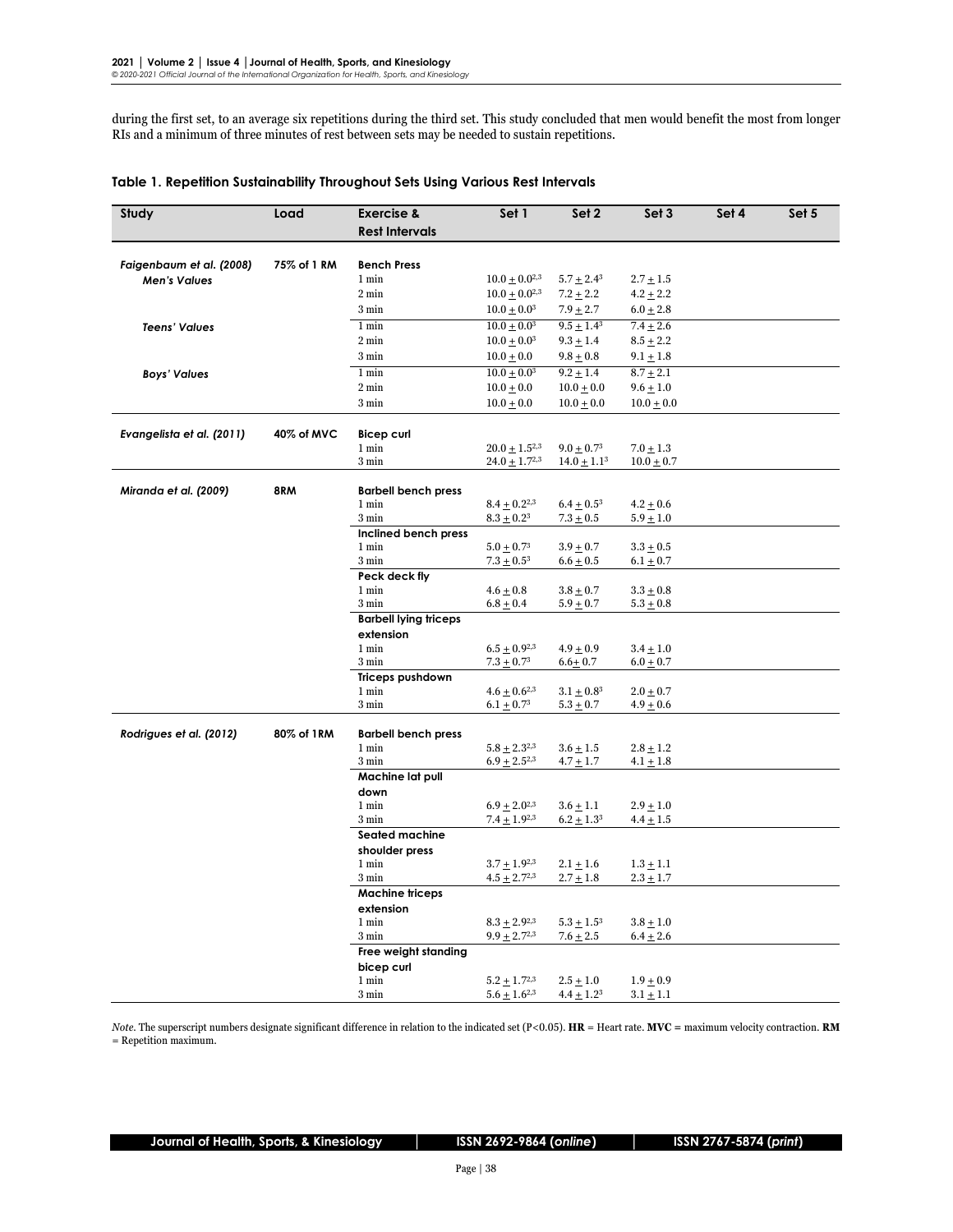| <b>Rest Intervals</b><br>Monteiro et al. (2013)<br>80% of 1RM<br><b>Bench press</b><br>$12.9 + 3.6^{2,3,4,5}$<br>$10.2 + 3.8^{3,4,5}$<br>Ratio 1:3<br>$6.3 + 3.1^{4,5}$<br>$4.6 \pm 2.6$<br>$3.8 + 2.2$<br>Ratio 1:5<br>$12.3 + 4.0^{2,3,4,5}$<br>$9.9 + 3.6^{3,4,5}$<br>$7.6 + 3.645$<br>$5.9 + 3.1$<br>$4.6 + 2.6$<br>Ratio 1:7<br>$12.4 + 3.7^{2,3,4,5}$<br>$10.9 + 3.7^{3,4,5}$<br>$8.6 + 3.44.5$<br>$6.7 + 3.0$<br>$5.6 + 2.6$<br>Progressive:<br>$12.5 + 4.0^{2,3,4,5}$<br>$10.2 + 4.0^{3,4,5}$<br>$7.9 + 3.5^5$<br>$6.9 + 3.1$<br>$6.2 + 2.6$<br>$1:3-1:5-1:7-1:9$<br>Fixed: 2 min<br>$13.5 + 4.1^{2,3,4,5}$<br>$11.1 + 4.5^{3,4,5}$<br>$7.3 + 3.4$<br>$8.7 + 4.2^5$<br>$6.0 + 2.7$<br><b>Triceps extension</b><br>Ratio 1:3<br>$12.6 + 2.9^{2,3,4,5}$<br>$9.9 + 1.8^{3,4,5}$<br>$7.3 + 2.1^{4.5}$<br>$5.7 + 1.8$<br>$4.4 + 1.6$<br>$12.1 + 3.9^{2,3,4,5}$<br>$10.6 + 3.3^{3,4,5}$<br>$8.5 + 2.4^5$<br>$7.2 + 2.35$<br>Ratio 1:5<br>$5.6 + 2.0$<br>$12.9 + 3.9^{3,4,5}$<br>$11.8 + 3.2^{3,4,5}$<br>$9.6 + 3.2^{4.5}$<br>Ratio 1:7<br>$8.1 + 2.8^5$<br>$6.2 + 2.3$<br>$13.2 + 3.1^{2,3,4,5}$<br>$11.1 + 3.8^{3,4,5}$<br>$9.1 + 3.3^{5}$<br>$8.9 + 2.95$<br>Progressive:<br>$8.1 \pm 2.7$<br>$1:3-1:5-1:7-1:9$<br>Fixed: 2 min<br>$12.4 + 3.7^{2,3,4,5}$<br>$10.8 + 3.5^{3,4,5}$<br>$9.1 \pm 3.4^{4.5}$<br>$6.7 \pm 2.1$<br>$7.7 \pm 2.8$<br>Larson & Potteiger (1997)<br>85% of 10RM<br>Sauat<br>Post HR<br>$15.7 + 0.7^{2,3,4}$<br>$10.6 + 0.5^{3,4}$<br>$8.8 + 0.44$<br>$7.9 + 0.6$<br>$15.5 + 0.6^{2,3,4}$<br>$10.7 + 0.7^{3,4}$<br>$8.1 + 0.44$<br>3 min<br>$6.5 + 0.5$<br>Ratio 1:3<br>$15.6 + 0.7^{2,3,4}$<br>$10.9 + 0.8^{3,4}$<br>$8.3 + 0.64$<br>$6.8 + 0.6$<br>Richmond & Godard (2004)<br>75% of 1RM<br><b>Bench press</b><br>$1 \text{ min}$<br>$11.9 + 2.5^2$<br>$5.5 + 2.2$<br>$11.5 + 2.2^2$<br>3 min<br>$8.3 + 2.6$<br>$11.5 + 2.3^2$<br>$9.7 + 2.4$<br>$5 \text{ min}$ | Study                            | Load       | <b>Exercise &amp;</b> | Set 1 | Set <sub>2</sub> | Set <sub>3</sub> | Set 4 | Set 5 |
|-----------------------------------------------------------------------------------------------------------------------------------------------------------------------------------------------------------------------------------------------------------------------------------------------------------------------------------------------------------------------------------------------------------------------------------------------------------------------------------------------------------------------------------------------------------------------------------------------------------------------------------------------------------------------------------------------------------------------------------------------------------------------------------------------------------------------------------------------------------------------------------------------------------------------------------------------------------------------------------------------------------------------------------------------------------------------------------------------------------------------------------------------------------------------------------------------------------------------------------------------------------------------------------------------------------------------------------------------------------------------------------------------------------------------------------------------------------------------------------------------------------------------------------------------------------------------------------------------------------------------------------------------------------------------------------------------------------------------------------------------------------------------------------------------------------------------------------------------------------------------------------------------|----------------------------------|------------|-----------------------|-------|------------------|------------------|-------|-------|
|                                                                                                                                                                                                                                                                                                                                                                                                                                                                                                                                                                                                                                                                                                                                                                                                                                                                                                                                                                                                                                                                                                                                                                                                                                                                                                                                                                                                                                                                                                                                                                                                                                                                                                                                                                                                                                                                                               |                                  |            |                       |       |                  |                  |       |       |
|                                                                                                                                                                                                                                                                                                                                                                                                                                                                                                                                                                                                                                                                                                                                                                                                                                                                                                                                                                                                                                                                                                                                                                                                                                                                                                                                                                                                                                                                                                                                                                                                                                                                                                                                                                                                                                                                                               |                                  |            |                       |       |                  |                  |       |       |
|                                                                                                                                                                                                                                                                                                                                                                                                                                                                                                                                                                                                                                                                                                                                                                                                                                                                                                                                                                                                                                                                                                                                                                                                                                                                                                                                                                                                                                                                                                                                                                                                                                                                                                                                                                                                                                                                                               |                                  |            |                       |       |                  |                  |       |       |
|                                                                                                                                                                                                                                                                                                                                                                                                                                                                                                                                                                                                                                                                                                                                                                                                                                                                                                                                                                                                                                                                                                                                                                                                                                                                                                                                                                                                                                                                                                                                                                                                                                                                                                                                                                                                                                                                                               |                                  |            |                       |       |                  |                  |       |       |
|                                                                                                                                                                                                                                                                                                                                                                                                                                                                                                                                                                                                                                                                                                                                                                                                                                                                                                                                                                                                                                                                                                                                                                                                                                                                                                                                                                                                                                                                                                                                                                                                                                                                                                                                                                                                                                                                                               |                                  |            |                       |       |                  |                  |       |       |
|                                                                                                                                                                                                                                                                                                                                                                                                                                                                                                                                                                                                                                                                                                                                                                                                                                                                                                                                                                                                                                                                                                                                                                                                                                                                                                                                                                                                                                                                                                                                                                                                                                                                                                                                                                                                                                                                                               |                                  |            |                       |       |                  |                  |       |       |
|                                                                                                                                                                                                                                                                                                                                                                                                                                                                                                                                                                                                                                                                                                                                                                                                                                                                                                                                                                                                                                                                                                                                                                                                                                                                                                                                                                                                                                                                                                                                                                                                                                                                                                                                                                                                                                                                                               |                                  |            |                       |       |                  |                  |       |       |
|                                                                                                                                                                                                                                                                                                                                                                                                                                                                                                                                                                                                                                                                                                                                                                                                                                                                                                                                                                                                                                                                                                                                                                                                                                                                                                                                                                                                                                                                                                                                                                                                                                                                                                                                                                                                                                                                                               |                                  |            |                       |       |                  |                  |       |       |
|                                                                                                                                                                                                                                                                                                                                                                                                                                                                                                                                                                                                                                                                                                                                                                                                                                                                                                                                                                                                                                                                                                                                                                                                                                                                                                                                                                                                                                                                                                                                                                                                                                                                                                                                                                                                                                                                                               |                                  |            |                       |       |                  |                  |       |       |
|                                                                                                                                                                                                                                                                                                                                                                                                                                                                                                                                                                                                                                                                                                                                                                                                                                                                                                                                                                                                                                                                                                                                                                                                                                                                                                                                                                                                                                                                                                                                                                                                                                                                                                                                                                                                                                                                                               |                                  |            |                       |       |                  |                  |       |       |
|                                                                                                                                                                                                                                                                                                                                                                                                                                                                                                                                                                                                                                                                                                                                                                                                                                                                                                                                                                                                                                                                                                                                                                                                                                                                                                                                                                                                                                                                                                                                                                                                                                                                                                                                                                                                                                                                                               |                                  |            |                       |       |                  |                  |       |       |
|                                                                                                                                                                                                                                                                                                                                                                                                                                                                                                                                                                                                                                                                                                                                                                                                                                                                                                                                                                                                                                                                                                                                                                                                                                                                                                                                                                                                                                                                                                                                                                                                                                                                                                                                                                                                                                                                                               |                                  |            |                       |       |                  |                  |       |       |
|                                                                                                                                                                                                                                                                                                                                                                                                                                                                                                                                                                                                                                                                                                                                                                                                                                                                                                                                                                                                                                                                                                                                                                                                                                                                                                                                                                                                                                                                                                                                                                                                                                                                                                                                                                                                                                                                                               |                                  |            |                       |       |                  |                  |       |       |
|                                                                                                                                                                                                                                                                                                                                                                                                                                                                                                                                                                                                                                                                                                                                                                                                                                                                                                                                                                                                                                                                                                                                                                                                                                                                                                                                                                                                                                                                                                                                                                                                                                                                                                                                                                                                                                                                                               |                                  |            |                       |       |                  |                  |       |       |
|                                                                                                                                                                                                                                                                                                                                                                                                                                                                                                                                                                                                                                                                                                                                                                                                                                                                                                                                                                                                                                                                                                                                                                                                                                                                                                                                                                                                                                                                                                                                                                                                                                                                                                                                                                                                                                                                                               |                                  |            |                       |       |                  |                  |       |       |
|                                                                                                                                                                                                                                                                                                                                                                                                                                                                                                                                                                                                                                                                                                                                                                                                                                                                                                                                                                                                                                                                                                                                                                                                                                                                                                                                                                                                                                                                                                                                                                                                                                                                                                                                                                                                                                                                                               |                                  |            |                       |       |                  |                  |       |       |
|                                                                                                                                                                                                                                                                                                                                                                                                                                                                                                                                                                                                                                                                                                                                                                                                                                                                                                                                                                                                                                                                                                                                                                                                                                                                                                                                                                                                                                                                                                                                                                                                                                                                                                                                                                                                                                                                                               |                                  |            |                       |       |                  |                  |       |       |
|                                                                                                                                                                                                                                                                                                                                                                                                                                                                                                                                                                                                                                                                                                                                                                                                                                                                                                                                                                                                                                                                                                                                                                                                                                                                                                                                                                                                                                                                                                                                                                                                                                                                                                                                                                                                                                                                                               |                                  |            |                       |       |                  |                  |       |       |
|                                                                                                                                                                                                                                                                                                                                                                                                                                                                                                                                                                                                                                                                                                                                                                                                                                                                                                                                                                                                                                                                                                                                                                                                                                                                                                                                                                                                                                                                                                                                                                                                                                                                                                                                                                                                                                                                                               |                                  |            |                       |       |                  |                  |       |       |
|                                                                                                                                                                                                                                                                                                                                                                                                                                                                                                                                                                                                                                                                                                                                                                                                                                                                                                                                                                                                                                                                                                                                                                                                                                                                                                                                                                                                                                                                                                                                                                                                                                                                                                                                                                                                                                                                                               |                                  |            |                       |       |                  |                  |       |       |
|                                                                                                                                                                                                                                                                                                                                                                                                                                                                                                                                                                                                                                                                                                                                                                                                                                                                                                                                                                                                                                                                                                                                                                                                                                                                                                                                                                                                                                                                                                                                                                                                                                                                                                                                                                                                                                                                                               |                                  |            |                       |       |                  |                  |       |       |
|                                                                                                                                                                                                                                                                                                                                                                                                                                                                                                                                                                                                                                                                                                                                                                                                                                                                                                                                                                                                                                                                                                                                                                                                                                                                                                                                                                                                                                                                                                                                                                                                                                                                                                                                                                                                                                                                                               |                                  |            |                       |       |                  |                  |       |       |
|                                                                                                                                                                                                                                                                                                                                                                                                                                                                                                                                                                                                                                                                                                                                                                                                                                                                                                                                                                                                                                                                                                                                                                                                                                                                                                                                                                                                                                                                                                                                                                                                                                                                                                                                                                                                                                                                                               |                                  |            |                       |       |                  |                  |       |       |
|                                                                                                                                                                                                                                                                                                                                                                                                                                                                                                                                                                                                                                                                                                                                                                                                                                                                                                                                                                                                                                                                                                                                                                                                                                                                                                                                                                                                                                                                                                                                                                                                                                                                                                                                                                                                                                                                                               |                                  |            |                       |       |                  |                  |       |       |
|                                                                                                                                                                                                                                                                                                                                                                                                                                                                                                                                                                                                                                                                                                                                                                                                                                                                                                                                                                                                                                                                                                                                                                                                                                                                                                                                                                                                                                                                                                                                                                                                                                                                                                                                                                                                                                                                                               | Mirzaeli, Arazi, & Saberi (2008) | 90% of 1RM | <b>Bench press</b>    |       |                  |                  |       |       |
| $1.5 \text{ min}$<br>$4.4 + 0.7^{2,3,4}$<br>$3.2 + 0.6^{3,4}$<br>$2.2 + 0.64$<br>$1.4 + 0.6$                                                                                                                                                                                                                                                                                                                                                                                                                                                                                                                                                                                                                                                                                                                                                                                                                                                                                                                                                                                                                                                                                                                                                                                                                                                                                                                                                                                                                                                                                                                                                                                                                                                                                                                                                                                                  |                                  |            |                       |       |                  |                  |       |       |
| $2.5 \text{ min}$<br>$4.5 + 0.7^{2,3,4}$<br>$3.8 + 0.9^{3,4}$<br>$3.1 + 0.74$<br>$2.5 + 0.8$                                                                                                                                                                                                                                                                                                                                                                                                                                                                                                                                                                                                                                                                                                                                                                                                                                                                                                                                                                                                                                                                                                                                                                                                                                                                                                                                                                                                                                                                                                                                                                                                                                                                                                                                                                                                  |                                  |            |                       |       |                  |                  |       |       |
| $4.5 + 0.7^{2,3,4}$<br>$4.4 + 0.6^{3,4}$<br>$3.8 + 0.94$<br>$3.4 + 0.6$<br>4 min                                                                                                                                                                                                                                                                                                                                                                                                                                                                                                                                                                                                                                                                                                                                                                                                                                                                                                                                                                                                                                                                                                                                                                                                                                                                                                                                                                                                                                                                                                                                                                                                                                                                                                                                                                                                              |                                  |            |                       |       |                  |                  |       |       |

#### **Table 1. Repetition Sustainability Throughout Sets Using Various Rest Intervals (***continued***)**

*Note.* The superscript numbers designate significant difference in relation to the indicated set (P<0.05). **HR** = Heart rate. **MVC =** maximum velocity contraction. **RM** = Repetition maximum.

Research conducted by Evangelista, Pereira, Hackney, and Machado (2011) used 28 healthy untrained-men to test the effects of one and three-minute RI on the number of repetitions performed during three sets of a bicep curl. The bicep curl load was determined using 40% of the subject's maximal voluntary isometric contraction strength (MVC) measured by electromyography (EMG). The results indicated that neither RI was successful at sustaining repetitions throughout sets (Table 1). A similar study used twenty untrained-male subjects with one and three-minute RIs between sets but tested five upper-body exercises using 80% of subject's 1RM load. The results showed a significant reduction in repetitions for both RI groups, particularly when comparing the first and third set of all exercises (Table 1). In addition, a greater number of repetitions were performed in each set for all exercises using a three-minute RI (Table 2) (Rodrigues, Rodrigues, Sandy, Filho & Dantas, 2012). A possible limitation in the previous studies was the use of untrained subjects; current research suggests that resistance-trained men may benefit the most from longer RIs because they require a longer recovery period to prevent a decrease in the number of repetitions performed (Richmond & Godard, 2004).

Miranda et al. (2009) included 12 healthy men with at least two years of recreational resistance training experience. The subjects performed five different upper-body resistance training exercises using an 8RM load (80% of 1RM) with either a one or three-minute RI between sets. The results showed significant differences in the repetitions completed during each exercise set for both RIs; however, the three-minute RI allowed for the greatest consistency in repetitions throughout all three sets (Table 1). Furthermore, significant differences were found in the number of repetitions completed during most exercise sets between both rest conditions (Table 2). The researchers concluded that instituting a longer RI (e.g., three-minutes) allowed for a greater amount and sustainability of repetitions compared to a shorter RI (e.g., one-minute).

Another possible limitation of all the aforementioned studies was the use of only fixed RIs between sets. Monteiro, Venturim, Perez, and Farinatti (2013) compared the effects of between set RIs using different methods of recovery. These methods included exerciserecovery ratios (1:3, 1:5, and 1:7), progressive intervals in each subsequent set (1:3-1:5-1:7-1:9), and a 2-minute fixed interval. The subjects included 16 men with at least one year of resistance training experience. All subjects performed five sets of the bench press and triceps extension using 80% of their 1RM load. The results showed that the shortest rest ratio (1:3) had the greatest decrease in the number of repetitions completed; although, all other strategies were also unable to sustain repetitions within multiple sets (Table 1). A similar study by Larson & Potteiger (1997) also investigated the effects of different methods of recovery on the number of squat repetitions performed over four sets using 85% of subject's 10RM. RIs included a post-exercise heart rate of 60% age-predicted maximum heart rate, three-minute fixed interval, and a 1:3 rest ratio. No significant differences were found in the repetitions performed to exhaustion between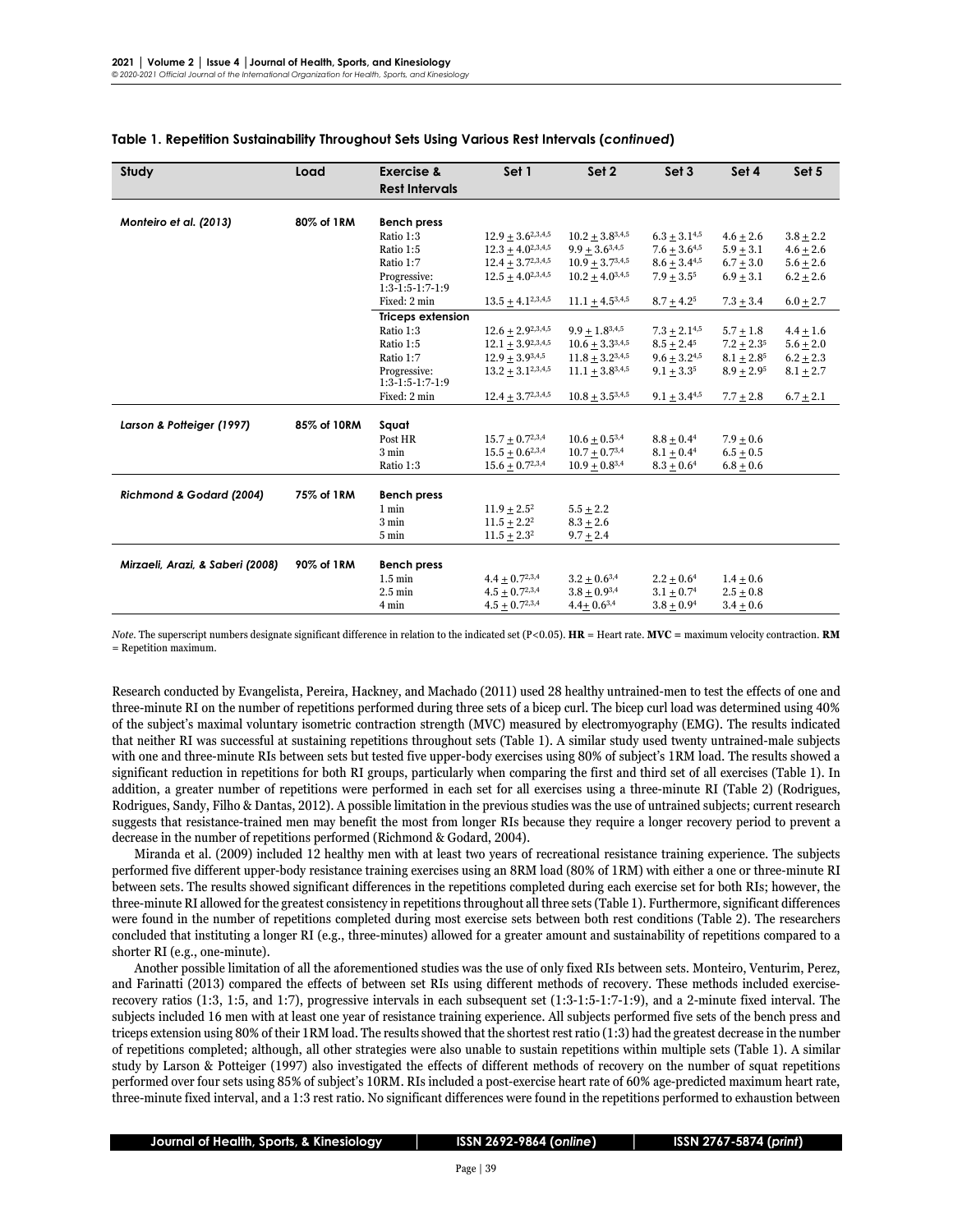all rest conditions (Table 2); however, no RI allowed for complete sustainability of repetitions throughout the consecutive sets (Table 1). Both studies concluded that the duration of the RI may be more influential than the strategy used to determine it.

| Study                     | Load        | <b>Exercises &amp;</b>                 | Set 1           | Set 2           | Set <sub>3</sub> | Set 4         |
|---------------------------|-------------|----------------------------------------|-----------------|-----------------|------------------|---------------|
|                           |             | <b>Rest Intervals</b>                  |                 |                 |                  |               |
|                           |             |                                        |                 |                 |                  |               |
| Rodrigues et al. (2012)   | 80% of 1RM  | <b>Barbell bench press</b>             |                 |                 |                  |               |
|                           |             | 1 min                                  | $5.8 + 2.3$     | $3.6 + 1.5$     | $2.8 + 1.2$      |               |
|                           |             | 3 min                                  | $6.9 + 2.5$     | $4.7 \pm 1.7^*$ | $4.1 \pm 1.8^*$  |               |
|                           |             | Machine lat pull down                  |                 |                 |                  |               |
|                           |             | 1 min                                  | $6.9 \pm 2.0$   | $3.6 \pm 1.1$   | $2.9 \pm 1.0$    |               |
|                           |             | 3 min                                  | $7.4 \pm 1.9$   | $6.2 \pm 1.3^*$ | $4.4 \pm 1.5^*$  |               |
|                           |             | Seated machine shoulder                |                 |                 |                  |               |
|                           |             | press                                  |                 |                 |                  |               |
|                           |             | $1$ min                                | $3.7 + 1.9$     | $2.1 \pm 1.6$   | $1.3 \pm 1.1$    |               |
|                           |             | 3 min                                  | $4.5 \pm 2.7^*$ | $2.7 \pm 1.8$   | $2.3 \pm 1.7^*$  |               |
|                           |             | Machine triceps extension              |                 |                 |                  |               |
|                           |             | 1 min                                  | $8.3 + 2.9$     | $5.3 + 1.5$     | $3.8 + 1.0$      |               |
|                           |             | $3 \text{ min}$                        | $9.9 \pm 2.7^*$ | $7.6 \pm 2.5^*$ | $6.4 \pm 2.6*$   |               |
|                           |             | Free weight standing bicep             |                 |                 |                  |               |
|                           |             | curl with straight bar                 |                 |                 |                  |               |
|                           |             | 1 min                                  | $5.2 + 1.7$     | $2.5 + 1.0$     | $1.9 + 0.9$      |               |
|                           |             | 3 min                                  | $5.6 + 1.6$     | $4.4 + 1.2*$    | $3.1 \pm 1.1^*$  |               |
|                           |             |                                        |                 |                 |                  |               |
| Miranda et al. (2009)     | 8RM         | <b>Barbell bench press</b>             |                 |                 |                  |               |
|                           |             | 1 min                                  | $8.4 \pm 0.2$   | $6.4 \pm 0.5$   | $4.2 \pm 0.5$    |               |
|                           |             | 3 min                                  | $8.3 + 0.2$     | $7.3 \pm 0.5$   | $5.9 \pm 1.0*$   |               |
|                           |             | Inclined bench press                   |                 |                 |                  |               |
|                           |             | 1 min                                  | $5.0 + 0.7$     | $3.9 + 0.7$     | $3.3 + 0.5$      |               |
|                           |             | 3 min                                  | $7.3 \pm 0.5^*$ | $6.6 \pm 0.5^*$ | $6.1 \pm 0.7^*$  |               |
|                           |             | Peck deck fly                          |                 |                 |                  |               |
|                           |             | 1 min                                  | $4.6 \pm 0.8$   | $3.8 \pm 0.7$   | $3.3 \pm 0.8$    |               |
|                           |             | 3 min                                  | $6.8 \pm 0.4*$  | $5.9 \pm 0.7^*$ | $5.3 \pm 0.8^*$  |               |
|                           |             | <b>Barbell lying triceps extension</b> |                 |                 |                  |               |
|                           |             | $1 \text{ min}$                        | $6.5 + 0.91$    | $4.9 + 0.9$     | $3.4 + 1.0$      |               |
|                           |             | $3 \text{ min}$                        | $7.3 \pm 0.65$  | $6.6 + 0.7$     | $6.0 \pm 0.7^*$  |               |
|                           |             | Triceps pushdown                       |                 |                 |                  |               |
|                           |             | 1 min                                  | $4.8 + 0.6$     | $3.1 + 0.8$     | $2.0 \pm 0.7$    |               |
|                           |             | $3 \ \mathrm{min}$                     | $6.1 \pm 0.7$   | $5.3 \pm 0.7^*$ | $4.9 \pm 0.6*$   |               |
|                           |             |                                        |                 |                 |                  |               |
| Larson & Potteiger (1997) | 85% of 10RM | Squat                                  |                 |                 |                  |               |
|                           |             | Post HR                                | $15.7 + 0.7$    | $10.6 \pm 0.5$  | $8.8 + 0.4$      | $7.9 \pm 0.6$ |
|                           |             | $3 \text{ min}$                        | $15.5 + 0.6$    | $10.7 + 0.7$    | $8.1 \pm 0.4$    | $6.5 + 0.5$   |
|                           |             | Ratio 1:3                              | $15.6 \pm 0.7$  | $10.9 + 0.8$    | $8.3 + 0.6$      | $6.8 + 0.6$   |
|                           |             |                                        |                 |                 |                  |               |
| Dias et al. (2014)        | <b>10RM</b> | Peck deck fly                          |                 |                 |                  |               |
|                           |             | $1 \text{ min}$                        | $10.0 + 0.0$    | $7.9 \pm 2.1$   | $4.9 \pm 1.9$    |               |
|                           |             | 2 min                                  | $10.0 + 0.0$    | $8.4 \pm 2.1$   | $6.4 \pm 1.8$ *  |               |
|                           |             | <b>Bench press</b>                     |                 |                 |                  |               |
|                           |             | 1 min                                  | $10.5 \pm 1.1$  | $5.7 \pm 2.8$   | $3.3 \pm 2.2$    |               |
|                           |             | 2 min                                  | $11.2 \pm 1.5$  | $7.9 \pm 2.4*$  | $5.2 \pm 2.9^*$  |               |
|                           |             |                                        |                 |                 |                  |               |
| Richmond & Godard (2004)  | 75% of 1RM  | <b>Bench press</b>                     |                 |                 |                  |               |
|                           |             | 1 min                                  | $11.9 + 2.5$    | $5.5 + 2.2$     |                  |               |
|                           |             | 3 min                                  | $11.5 + 2.2$    | $8.3 + 2.6*$    |                  |               |
|                           |             | 5 min                                  | $11.5 + 2.3$    | $9.7 + 2.4*$    |                  |               |

#### **Table 2. Maximum Repetitions Performed Each Set Using Various Rest Intervals**

 $\emph{Note.}$   $\displaystyle ^*$  = set significantly different between all rest intervals.

Dias et al. (2014) used a different approach to test the effects of RI duration during upper-body resistance training. The purpose of the study was to compare the differences in the number of repetitions completed during a uni-joint (peck deck fly) or multi-joint (bench press) exercise. This randomized study included 18 healthy resistance-trained men  $(23.4 \pm 3.5 \text{ yrs})$  who performed three sets of a 10RM load using either a one-minute or two-minute RI between sets for both exercises. The results showed a greater number of repetitions performed during the third set of the peck deck fly exercise when using a two-minute RI compared to a one-minute RI (Table 2). Similarly, a two-

 **Journal of Health, Sports, & Kinesiology │ ISSN 2692-9864 (***online***) │ ISSN 2767-5874 (***print***)**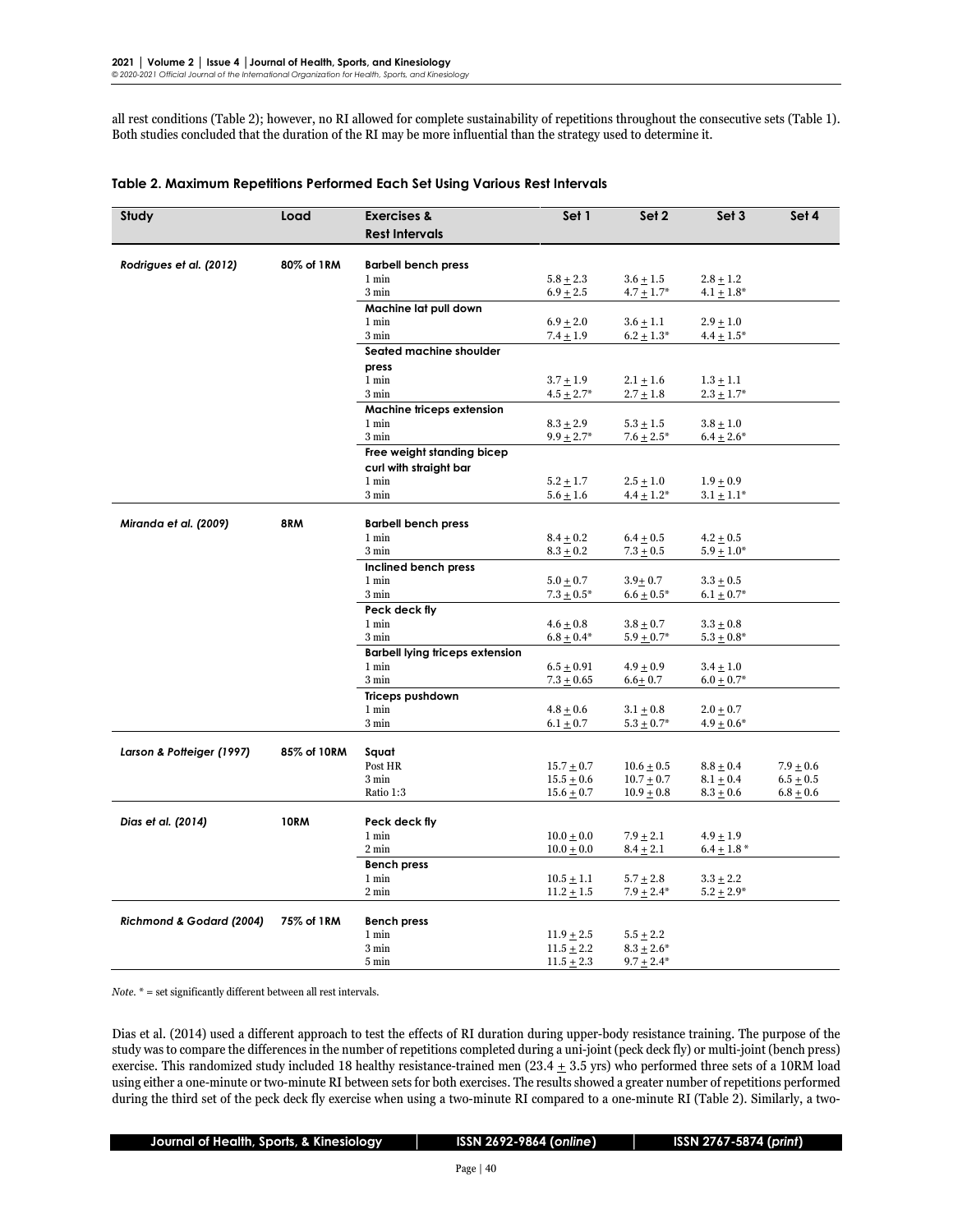minute RI allowed for a significantly greater number of repetitions performed during the second and third set of the bench press exercise (Table 2). The study concluded multi-joint exercises, such as the bench press, may benefit the most from longer RIs in regard to the maximum number of repetitions performed during each set.

Corroborating research conducted by Richmond & Godard (2004), investigated the effects of three different between-set RIs (1-min vs 3-min vs 5-min) on multi-joint resistance training performance. Subjects were comprised of 28 healthy resistance-trained males who performed two sets of the bench press exercise using 75% of their 1RM load. The results indicated that repetitions significantly decreased between the first and second set for all resting periods (Table 1). In addition, the repetitions performed during the second set for all rest conditions were significantly different between groups (Table 2). The study concluded that the prescribed recovery between sets did not prevent a decrease in the number of repetitions; however, the three and five-minute RIs allowed for a greater sustainability of repetitions as sets progressed. The longer RIs were determined to be the most beneficial because they allowed targeted muscle groups a longer recovery period to resynthesize energy substrates (Harris et al., 1979; Richmond & Godard, 2004).

Finally, research performed by Mirzaei et al. (2008) investigated the effects of different RIs on the sustainability of repetitions when using either a heavy or light resistance load. The study included 17 resistance-trained men who performed four consecutive sets of a bench press using two different loads (60% vs 90% of 1RM) and three different RIs (1.5-min vs 2.5-min vs 4-min). The results of the study demonstrated that the longest RI (4-min) resulted in a greater sustainability of repetitions when compared to the shorter RIs (1.5-min vs 2.5-min) for both training loads (Table 1). Furthermore, sustainability of repetitions over four consecutive sets were significantly greater forthe heavier training load (90%). This study concluded that longer RIs highly influence the number of repetitions performed, particularly during upper-body resistance training with heavy loads.

#### *Training Volume*

As previously mentioned, a longer RI has the greatest effect on the number and sustainability of repetitions over consecutive sets during a resistance training session. The sustainability of repetitions can allow for greater training volume (repetitions  $\times$  sets  $\times$  load), which prompts gains in muscular strength (Willardson & Burkett, 2008). Prior investigations have suggested the use of a longer duration of rest between sets, particularly when the training goal requires a heavy training load and a large amount of training volume (Ratamess et al., 2007). A previously mentioned study by Dias et al. (2014) compared differences between the training volume completed during uni-joint (peck deck fly) and multi-joint (bench press) exercises using either a one or two-minute RI between sets of a 10RM load. The study reported longer RIs (2-min) allowed for a greater training volume completed for both the uni-joint and multi-joint exercises (Table 3). To contribute to the findings of Dias et al. (2014), a study performed by Willardson and Burkett (2005) investigated the effects of one, two, and fiveminute RIs on squat and bench press training volume. A group of 15 resistance-trained men performed four sets of a squat and bench press exercise using an 8RM load (85% of 1RM) and three different between-set RIs. The results showed that total training volume completed was significantly different between all RIs for both exercises, but the five-minute RI allowed for the greatest amount of volume to be completed (Table 3). Similar results were reported during a four-week study consisting of a 10RM bench press exercise using one, three, and five-minute RIs (Table 3) (Richmond & Godard, 2004).

To determine an optimal resting duration, Ratamess et al. (2007) tested multiple RI lengths to examine and quantify the total training volume completed during the bench press exercise. This eight-week study included eight healthy resistance trained men. Subjects performed either a 10RM or 5RM load during the bench press exercise using five different RIs between sets (i.e., 30s, 1, 2, 3, 5-min). Training volume significantly decreased over four consecutive sets between all rest conditions except with the use of a five-minute RI (Table 3). A similar study investigated the total training volume completed during multiple upper-body resistance exercises using either a one or three-minute RI. The results also highlighted the linear relationship between RI duration and total training volume completed during an upper-body resistance training session (Table 3) (Miranda et al., 2009). The results of aforementioned studies determined longer RIs were the most beneficial to significantly increase training volume; however, a study conducted by Monteiro et al. (2013) found no significant differences in training volume after subjects rested between two and five-minutes between sets while performing both the triceps extension and bench press using 80% of subject's 1RM load (Table 3). A possible causation for conflicting results may be the duration of the experimental procedure. Reports of acute responses due to RI manipulations have been inconsistent due to varied methodologies; therefore, chronic response research might infer more conclusive results regarding the effects of RI duration on training volume.

De Souza Jr. et al. (2010) was the first study to compare the chronic effects of decreasing (2-min to 30s) and constant (2-min) RIs during an eight-week resistance training program. Twenty resistance trained males were equally divided into either a decreasing or constant RI group and performed two different training programs. During the first two weeks, three sets of 10-12RM load were performed for various upper-body and midsection exercises using two-minute RIs between sets. After the first two weeks, the constant RI group continued the same protocol while the descending RI group implemented decreasing RIs between sets (2min- 30secs). The results highlighted that the total training volume completed for both the squat and leg press were significantly greater in the constant RI group when compared to the descending RI group after the eight-week experimental treatment (Table 3).

Lastly, another study by Willardson and Burkett (2008) reported consistent results with De Souza Jr. et al. (2010). The researchers used four mesocycles (three-week periods) to compare training volume for 15 resistance trained men using both a heavy (70 – 90% 1RM) and light (60% 1RM) resistance load for the squat exercise. Subjects were prescribed two and four-minute RIs and asked to perform between five and eight sets for all exercises until exhaustion. The data indicated that a significantly greater training volume was completed during the heavy workouts (70-90% of 1RM) when a four-minute RI was used (Table 3). An investigation by De Salles et al. (2010) also suggested training volume was significantly greater when a longer RI was prescribed for both upper and lower-body exercises (Table 3). The major finding of all studies was training volume increased proportionally as the RI duration increased during resistance exercises using heavy loads.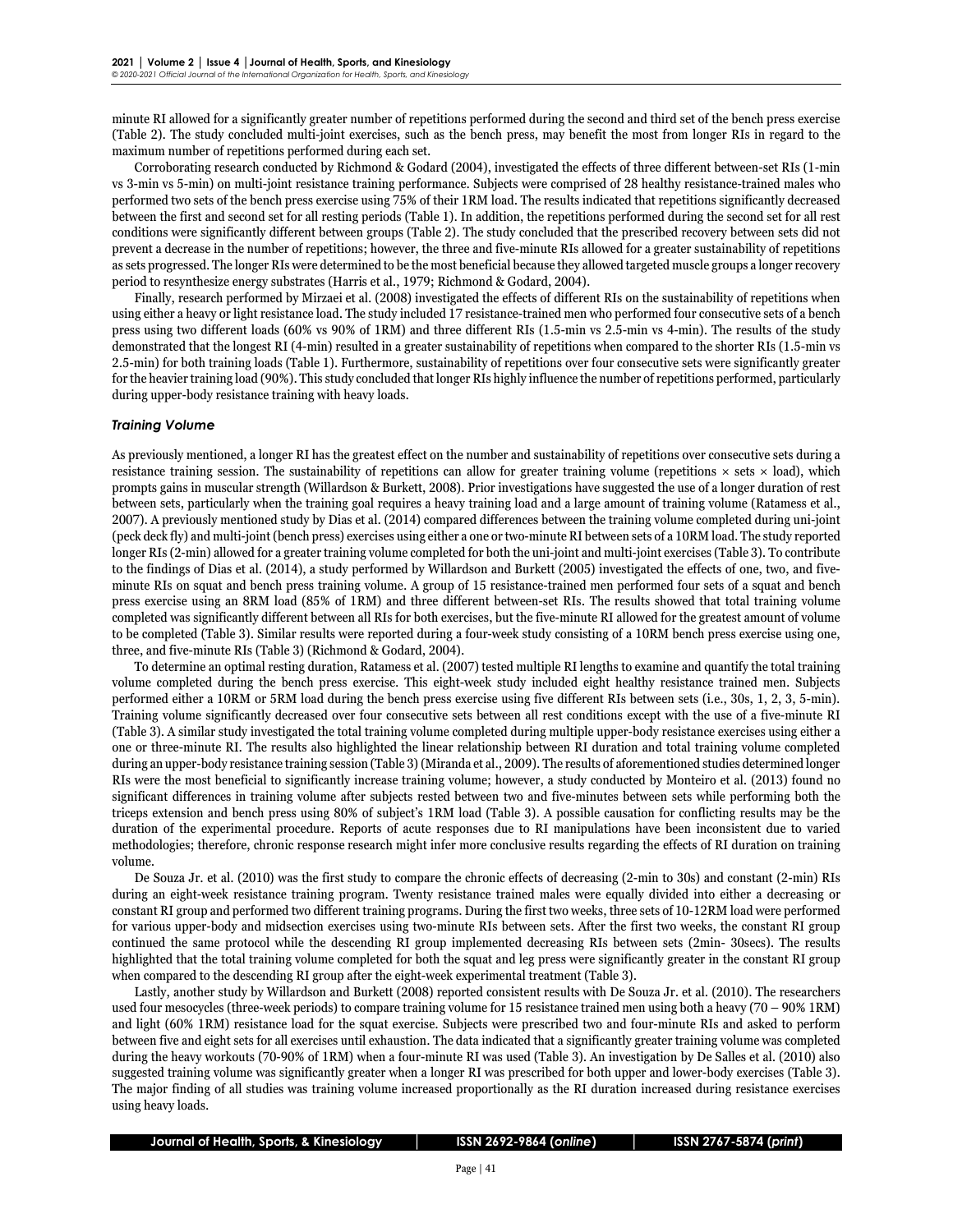| Study                                     | <b>Subjects</b>                                                                                                                                     | <b>Duration</b> | Intervention                                                                                                                                                                           | <b>Intervals</b>                                                | <b>Results</b>                                                                                                                                                       |
|-------------------------------------------|-----------------------------------------------------------------------------------------------------------------------------------------------------|-----------------|----------------------------------------------------------------------------------------------------------------------------------------------------------------------------------------|-----------------------------------------------------------------|----------------------------------------------------------------------------------------------------------------------------------------------------------------------|
| Dias et al. (2014)                        | 18 trained men<br>$(23.4 \pm 3.5 \text{ yrs.})$                                                                                                     | 2 weeks         | 2 experimental sessions:<br><b>Bench</b> press<br>$\bullet$<br>Peck deck fly<br>3 sets 10RM<br>$\bullet$                                                                               | 1 min<br>$2 \text{ min}$                                        | Total training volume significantly<br>greater for both exercises using 2<br>min rest interval                                                                       |
| <b>Willardson &amp; Burkett</b><br>(2005) | 15 trained men<br>$(20.7 + 2.6$ yrs.)                                                                                                               | $\sim$ 4 weeks  | 3 experimental sessions<br>Bench press<br>Squat<br>$\bullet$<br>4 sets 8RM<br>$\bullet$                                                                                                | 1 min<br>2 min<br>5 min                                         | Total training volume significantly<br>different between all rest intervals<br>for both exercises                                                                    |
| <b>Richmond &amp; Godard</b><br>(2004)    | 28 trained men<br>$(21.5 \pm 3.2 \,\text{yrs.})$                                                                                                    | $\sim$ 4 weeks  | 3 experimental sessions:<br>Bench press<br>75% of 1RM<br>$\bullet$                                                                                                                     | 1 min<br>3 min<br>5 min                                         | Training volume performed in 2 <sup>nd</sup><br>set significantly different between<br>all rest intervals                                                            |
| Ratamess et al. (2007)                    | 8 trained men<br>$(21.4 \pm 2.4 \text{ yrs.})$                                                                                                      | $\sim$ 8 weeks  | 5 experimental sessions per week<br><b>Bench</b> press<br>Alternating:<br>75% of 1RM<br>$\bullet$<br>85% of 1RM                                                                        | 30 <sub>sec</sub><br>1 min<br>$2 \text{ min}$<br>3 min<br>5 min | Training volume significantly<br>decreased as sets progressed for all<br>rest intervals except 5 min interval                                                        |
| Miranda et al. (2009)                     | 12 trained men<br>$(23.6 \pm 2.5 \text{ yrs.})$                                                                                                     | $\sim$ 4 weeks  | 2 experimental sessions:<br><b>Barbell bench press</b><br>$\bullet$<br>3 sets 8RM<br>$\bullet$                                                                                         | 1 min<br>3 min                                                  | Significantly greater training<br>volume completed for exercises<br>using 3 min rest interval                                                                        |
| Monteiro et al. (2013)                    | 16 trained men<br>$(25.0 \pm 2.5 \text{ yrs.})$                                                                                                     | $\sim$ 4 weeks  | 5 experimental sessions:<br>Bench press<br>Triceps extension<br>$\bullet$<br>5 sets 80% 1RM<br>$\bullet$                                                                               | Ratio 1:3<br>Ratio 1:5<br>Ratio 1:7<br>IP 2 min                 | No significant differences in<br>training volume between rest<br>intervals                                                                                           |
| De Souza et al.<br>(2010)                 | 20 trained men<br>CI: 2 min<br>$(20.5 + 1.0$ yrs.)<br>$DI: 2 min - 30 s$<br>$(22.0 \pm 4.8 \text{ yrs.})$                                           | 8 weeks         | 6 experimental sessions per week<br>alternating between:<br>Program A<br>$\bullet$<br>Program B<br>$\bullet$<br>$10-12RM$<br>$\bullet$<br>8-10RM<br>$\bullet$                          | CI: 2 min<br>DI: 2 min<br>$-30$ sec                             | Total training volume significantly<br>greater for CI group compared to<br>DI group for both bench press and<br>squat exercises                                      |
| <b>Willardson &amp; Burkett</b><br>(2008) | 15 trained men<br>2 min<br>$(20.7 \pm 1.4 \text{ yrs.})$<br>4 min<br>$(22.6 \pm 4.6 \text{ yrs.})$                                                  | $\sim$ 16 weeks | 3 mesocycles (4 weeks):<br>Squat<br>$\bullet$<br>Alternating:<br>Heavy workouts<br>$\bullet$<br>$(70\% - 90\% \text{ of } 1 \text{RM})$<br>Light workouts<br>$\bullet$<br>(60% of 1RM) | $2 \text{ min}$<br>4 min                                        | Total training volume completed<br>significantly different between 2-<br>and 4-min rest interval                                                                     |
| De Salles et al. (2010)                   | 36 trained men<br>$1 - min$ :<br>$(22.4 + 1.3$ yrs.)<br>$3$ -min:<br>$(22.3 \pm 1.0 \,\text{yrs.})$<br>$5 - min:$<br>$(22.3 \pm 1.0 \,\text{yrs.})$ | 16 weeks        | 4 experimental sessions per week:<br>Alternating:<br>Program A (upper body)<br>Program B (lower body)<br>4-6RM<br>8-10RM                                                               | 1 min<br>3 min<br>5 min                                         | Total training volume significantly<br>greater for groups using 3 min and<br>5 min rest intervals compared to 1<br>min rest interval (bench press plus<br>leg press) |

#### **Table 3. Total Training Volume Completed Using Various Rest Intervals**

*Note.* RM = Repetition Maximum. IP = Progressive Interval. CI = Constant Rest Interval. DI = Decreasing Rest Interval.

#### *Strength Gains*

Prior research suggests a greater number repetitions and a greater amount of training volume lead to increases in muscular strength; however, contradictory research indicates that the duration of the RI may not affect overall strength (Willardson & Burkett, 2008). Such results were found in the study conducted by Gentil et al (2010). The researchers performed a longitudinal study to investigate the chronic effects of two different between-set rest ratios (1:3 vs 1:6) on muscle strength (Final 1RM load) in 32 non-resistance trained young men. The subjects were prescribed a 12-week whole-body resistance training program comprised of two upper body exercises, two lower body exercises, and one midsection exercise. All exercises included either rest ratio (1:3 vs 1:6) between sets with an 8-12RM load. The results

 **Journal of Health, Sports, & Kinesiology │ ISSN 2692-9864 (***online***) │ ISSN 2767-5874 (***print***)**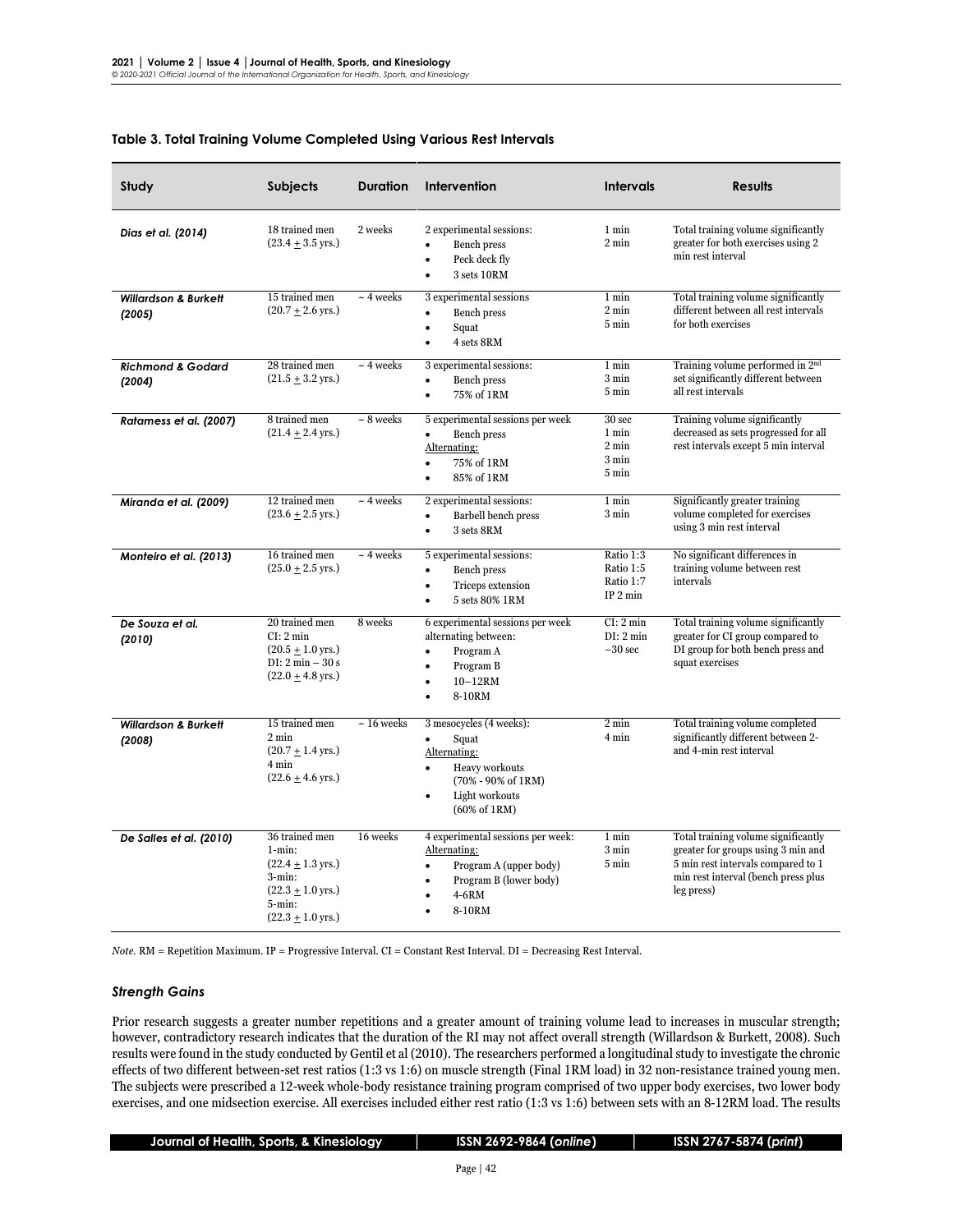showed that the 1RM load significantly increased from pre-treatment to post-treatment following the 12-week resistance training intervention regardless of the rest ratio employed (Table 4).

| Study                                     | <b>Subjects</b>                                                                                                                                     | <b>Duration</b> | Intervention                                                                                                                                                                          | Intervals                         | Results                                                                                                                 |
|-------------------------------------------|-----------------------------------------------------------------------------------------------------------------------------------------------------|-----------------|---------------------------------------------------------------------------------------------------------------------------------------------------------------------------------------|-----------------------------------|-------------------------------------------------------------------------------------------------------------------------|
| Gentil et al. (2010)                      | 32 untrained men<br>Long rest $(1:6)$<br>$(22.4+2.6 \text{ yrs.})$<br>Short rest $(1:3)$<br>$(21.4+3.2 \,\text{vrs.})$                              | $\sim$ 16 weeks | 3 programs (12weeks)<br>2 upper body exercises<br>$\bullet$<br>2 lower body exercises<br>٠<br>1 midsection exercise<br>٠<br>2 sets 8-12RM                                             | 1:3<br>1:6                        | Similar and significant increases in<br>upper and lower body strength no<br>matter what rest ratio was used             |
| Buresh, Berg, & French<br>(2009)          | 12 untrained men<br>$(24.8 + 5.9$ yrs.)                                                                                                             | 10 weeks        | 4 experimental sessions per week:<br><b>Bench Press</b><br>Squat<br>Alternating:<br>Session 1 (lower body)<br>Session 2 (upper body)                                                  | 1 min<br>$2.5 \text{ min}$        | There was no difference between<br>groups in relative strength increase<br>in either the squat or bench press.          |
| De Salles et al. (2010)                   | 36 trained men<br>$1 - min:$<br>$(22.4+1.3 \text{ yrs.})$<br>$3 - min$ :<br>$(22.3+1.0 \,\text{yrs.})$<br>$5 - min$ :<br>$(22.3+1.0 \,\text{yrs.})$ | 16 weeks        | 4 experimental sessions<br>Alternating:<br>Program A (upper body)<br>Program B (lower body)<br>Alternating:<br>$4-6RM$<br>8-10RM                                                      | 1 min<br>$3 \text{ min}$<br>5 min | Bench press group that used 5 min<br>rest intervals were significantly<br>stronger when compared to the 1<br>min group. |
| <b>Willardson &amp; Burkett</b><br>(2008) | 15 trained men<br>$2 \text{ min}$<br>$(20.7 + 1.4$ yrs.)<br>4 min<br>$(22.6 + 4.6$ yrs.)                                                            | $\sim$ 16 weeks | 3 mesocycles (4 weeks):<br>Squat<br>Alternating:<br>Heavy workouts<br>٠<br>$(70\% - 90\% \text{ of } 1 \text{RM})$<br>Light workouts<br>$\bullet$<br>$(60\% \text{ of } 1 \text{RM})$ | $2 \text{ min}$<br>4 min          | No significant difference in squat<br>strength gains between groups that<br>used 2- and 4-min rest intervals            |

*Note.* RM = Repetition Maximum.

A similar study by Buresh, Berg, and French (2009) compared the effects of two different RIs (1 vs 2.5-min) on strength gains obtained from a whole-body resistance training program. Twelve untrained men were randomly divided into two separate groups (short rest vs. long rest). Subjects participated in four training sessions per week, for ten weeks, of an alternating upper and lower-body training program. Subject's baseline and post-training 1RM values were used to determine strength increases. No significant differences were found between groups in relative strength in either the squat or bench press exercise (Table 4). A possible limitation from the previously mentioned studies was the use of non-resistance trained individuals. Untrained subjects acquire strength increases no matter what type of RI was used due to no previous neuromuscular adaptations (Baechle & Earle, 2016).

De Salles et al. (2010) performed a longitudinal study to determine the influence of different RIs on upper-body strength increases in 36 resistance trained men during a 16-week exercise regimen. The subjects prescribed either a 1-min, 3-min, or 5-min RI treatment during a bench press exercise. The results indicated that the group that used a 5-min RI were significantly stronger when compared to the 1-min group (Table 4). The researchers concluded that longer RIs between sets may contribute to greater strength increases. Conversely, a similar longitudinal study using resistance trained men found no significant differences in squat strength gains between groups that used either two or four-minute RI between sets (Table 4) (Willardson & Burkett, 2008). A consensus of previous research suggests muscular strength gains may not be affected by the duration of rest between sets.

## **CONCLUSION**

The recommended rest duration between sets consists of using either a short ( $\sim 30s - 2$ -min) or long ( $\sim 2 - 5$ -min) RI based on an individual's resistance training goal (Haff & Triplett, 2016). Prior investigations in RI effects have suggested the use of longer RIs during training with a heavy load because they allowed for a greater amount of time to resynthesize energy substrates and remove metabolic waste (Kraemer & Fleck, 2007; Harris et al, 1976). Furthermore, longer RIs were the most successful at sustaining and increasing the repetitions performed (Richmond & Godard, 2004). The population most affected by longer RIs was resistance-trained men, specifically during multijoint exercises with a heavy training load (Dias et al., 2014; Faigenbaum et al., 2008; Mirzaei, Arazi, & Saberi, 2008).

Increasing the maximum number of repetitions performed leads to a greater training volume completed during an exercise session. In prior research, subjects overall training volume was the most affected by longer RIs (Miranda et al., 2009). The most reliable results of the

| Journal of Health, Sports, & Kinesiology, |  |  |
|-------------------------------------------|--|--|
|-------------------------------------------|--|--|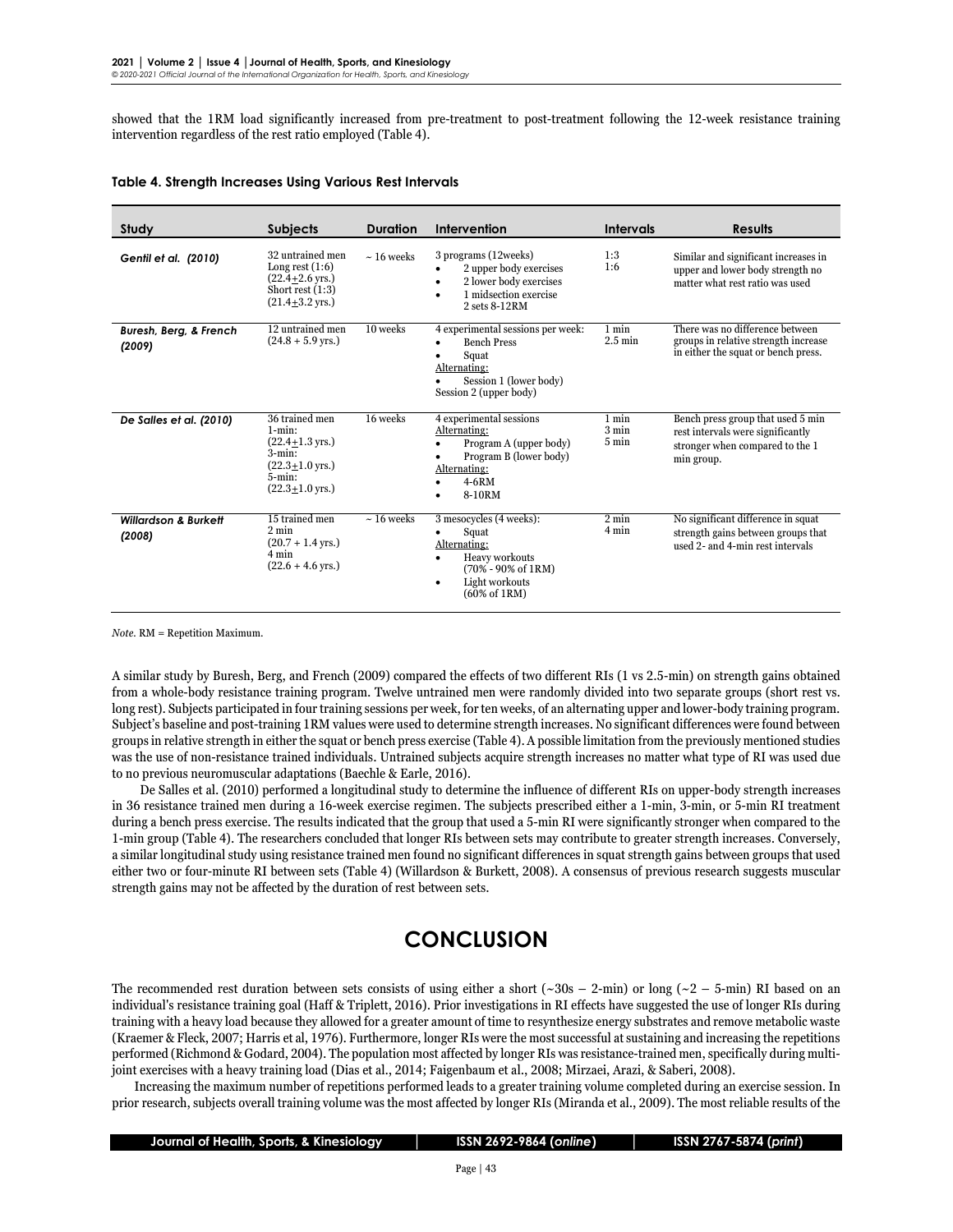linear relationship between RI duration and training volume was found in studies that observed chronic effects with longer experimental treatments (De Souza Jr. et al., 2010; Willardson& Burkett, 2008). The only inconclusive results of RI manipulation were studies that investigated muscular strength adaptations (Buresh, Berg, & French, 2009). The results showed a possible link between longer rest between and strength gains, but a consensus from the literature suggests further longitudinal research may be needed (De Salles et al., 2010; Gentil et al, 2010; Willardson & Burkett, 2008).

Despite certain findings, none of the RIs prescribed to subjects allowed for the complete maintenance of repetitions throughout sets, which ultimately affects the training volume completed (reps  $\times$  sets  $\times$  load). This lead the researchers in the aforementioned studies to conclude that further research is needed on RIs longer than five minutes, possibly eight minutes (Haff & Triplett, 2016; Harris et al., 1976), to see if there are any further contributions to resistance training performance, specifically in repetition performance and the volume of training completed.

## **REFERENCES**

- American College of Sports Medicine (ACSM). Progression models in resistance training for healthy adults. (2009). *Medicine & Science in Sports & Exercise*, *41*(3), 687–708. doi: 10.1249/mss.0b013e3181915670
- Buresh, R., Berg, K., & French, J. (2009). The effect of resistive exercise rest interval on hormonal response, strength, and hypertrophy with training. *Journal of Strength and Conditioning Research*, *23*(1), 62–71. doi: 10.1519/jsc.0b013e318185f14a
- Dias, M.R.C., de Matos, D.G., Mazini, Filho M.L., Moreira, O.C., Hickner, R.C., Cardozo, D., Alves, H.B., Reis, L.G., & Aidar, F.J. (2014). Comparison of repetition number between uni-joint and multi-joint exercises with 1-min and 2-min rest intervals. *J Exerc Physiol Online,* 17(4), 93-101. Retrieved from: https://www.asep.org/asep/asep/JEPonlineAUGUST2014\_Matos.pdf
- Donnelly, J. E., Blair, S. N., Jakicic, J. M., Manore, M. M., Rankin, J. W., & Smith, B. K. (2009). Appropriate physical activity intervention strategies for weight loss and prevention of weight regain for adults. *Medicine & Science in Sports & Exercise*, *41*(2), 459–471. doi: 10.1249/mss.0b013e3181949333
- Evangelista, R., Pereira, R., Hackney, A. C., & Machado, M. (2011). Rest interval between resistance exercise sets: Length affects volume but not creatine kinase activity or muscle soreness. *International Journal of Sports Physiology and Performance*, *6*(1), 118–127. doi: 10.1123/ijspp.6.1.118
- Faigenbaum, A. D., Ratamess, N. A., Mcfarland, J., Kaczmarek, J., Coraggio, M. J., Kang, J., & Hoffman, J. R. (2008). Effect of rest interval length on bench press performance in boys, teens, and men. *Pediatric Exercise Science*, *20*(4), 457–469. doi: 10.1123/pes.20.4.457
- Gentil, P., Bottaro, M., Oliveira, E., Veloso, J., Amorim, N., Saiuri, A., & Wagner, D. R. (2010). Chronic effects of different between-set rest durations on muscle strength in nonresistance trained young men. *Journal of Strength and Conditioning Research*, *24*(1), 37– 42. doi: 10.1519/jsc.0b013e3181b2965c

Haff, G., & Triplett, N. T. (2016). *Essentials of strength training and conditioning (4th ed.).* Champaign, IL: Human Kinetics.

- Harris, R. C., Edwards, R. H. T., Hultman, E., Nordesjö, L. O., Nylind, B., & Sahlin, K. (1976). The time course of phosphorylcreatine resynthesis during recovery of the quadriceps muscle in man. *Pflugers Archiv*, *367*(2), 137–142. <https://doi.org/10.1007/bf00585149>
- Jan, M.H., Lin, J.J., Liau, J.J., Lin, Y.F., & Lin, D.H. (2008). Investigation of clinical effects of high- and low-resistance training for patients with knee osteoarthritis: A randomized controlled trial. *Physical Therapy*, *88*(4), 427–436. doi: 10.2522/ptj.20060300
- Kenney, W. L., Wilmore, J. H., & Costill, D. L. (2015). *Physiology of sport and exercise*. Champaign, IL: Human Kinetics.
- Kraemer, W. J. (1997). A series of studies: The physiological basis for strength training in American football. *Journal of Strength and Conditioning Research*, *11*(3), 131–142. doi: 10.1519/00124278-199708000-00001
- Kraemer, W, & Fleck, S. (2007). *Optimizing strength training: Designing nonlinear periodization workouts*. Champaign, IL: Human Kinetics.
- Larson, G. D., & Potteiger, J. A. (1997). A comparison of three different rest intervals between multiple squat bouts. *Journal of Strength and Conditioning Research*, *11*(2), 115–118. doi: 10.1519/00124278-199705000-00011
- Miranda, H., Simão, R., Moreira, L.M., de Souza, R.A., de Souza, J.A., de Salles, B.F., & Willardson, J. M. (2009). Effect of rest interval length on the volume completed during upper body resistance exercise. *J Sports Sci Med,* 1(8): 388-392, 2009. *Retrieved* from: https://www.ncbi.nlm.nih.gov/pubmed/24150002
- Mirzaei, B., Arazi, H., & Saberi, Y. (2008). The effect of different rest intervals on sustainability of bench press repetitions with heavy vs light loads. *International journal of fitness*, *4*(2): 9-16.
- Monteiro, W. D., Venturim, F. O., Perez, A. J., & Farinatti, P. T. (2013). Work volume in strength training is not affected by rest interval strategy. *The Journal of sports medicine and physical fitness*, *53*(3), 312-318. *Retrieved* from: https://www.minervamedica.it/en/journals/sports-med-physical-fitness/article.php?cod=R40Y2013N03A0312&acquista=1
- Progression Models in Resistance Training for Healthy Adults. (2002). *Medicine and Science in Sports and Exercise*, *34*(2), 364–380. doi: 10.1097/00005768-200202000-00027
- Ratamess, N. A., Falvo, M. J., Mangine, G. T., Hoffman, J. R., Faigenbaum, A. D., & Kang, J. (2007). The effect of rest interval length on metabolic responses to the bench press exercise. *European Journal of Applied Physiology*, *100*(1), 1–17. https://doi.org/10.1007/s00421-007-0394-y
- Richmond, S. R., & Godard, M. P. (2004). The effects of varied rest periods between sets to failure using the bench press in recreationally trained men. *Journal of Strength and Conditioning Research*, *18*(4), 846–849. doi: 10.1519/00124278-200411000-00028